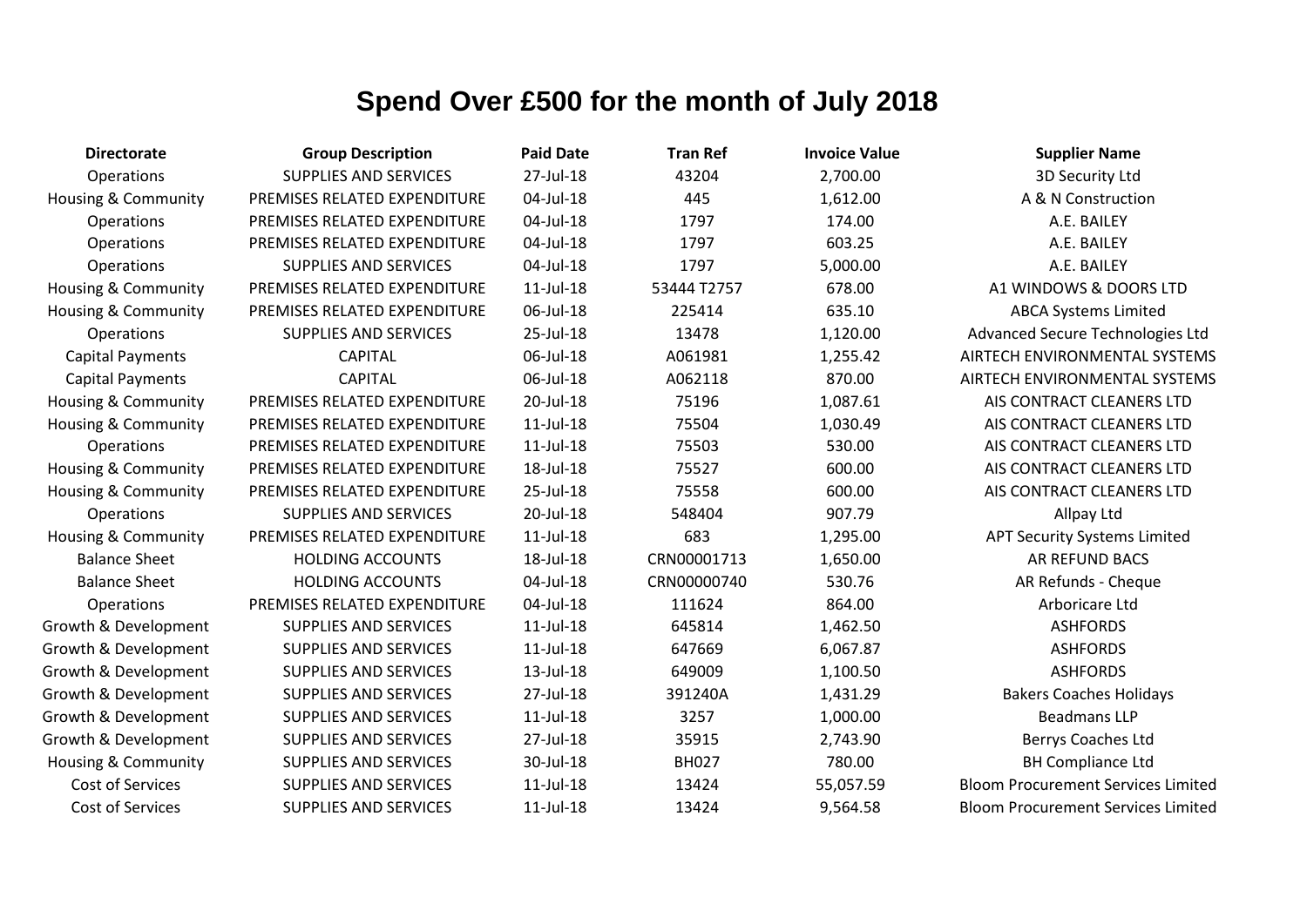| <b>Directorate</b>             | <b>Group Description</b>             | <b>Paid Date</b> | <b>Tran Ref</b>  | <b>Invoice Value</b> | <b>Supplier Name</b>                      |
|--------------------------------|--------------------------------------|------------------|------------------|----------------------|-------------------------------------------|
| Growth & Development           | <b>SUPPLIES AND SERVICES</b>         | 06-Jul-18        | 1779             | 1,650.00             | Bonnar Keenlyside                         |
| Operations                     | <b>SUPPLIES AND SERVICES</b>         | 30-Jul-18        | 43256            | 900.00               | <b>BRIAN JONES (STRUCTURAL ENGINEERS)</b> |
| Operations                     | <b>SUPPLIES AND SERVICES</b>         | 25-Jul-18        | 77490            | 2,954.00             | <b>Brightsea Print Group</b>              |
| <b>Housing &amp; Community</b> | PREMISES RELATED EXPENDITURE         | 20-Jul-18        | 998224658        | 500.78               | <b>British Gas Business (Electric)</b>    |
| Operations                     | PREMISES RELATED EXPENDITURE         | 18-Jul-18        | 998224650        | 817.27               | <b>British Gas Business (Electric)</b>    |
| Operations                     | PREMISES RELATED EXPENDITURE         | 20-Jul-18        | 998224630        | 1,165.42             | <b>British Gas Business (Electric)</b>    |
| Operations                     | <b>SUPPLIES AND SERVICES</b>         | 04-Jul-18        | VP43428270Q04301 | 25,169.30            | <b>BRITISH TELECOMMUNICATIONS PLC</b>     |
| Growth & Development           | <b>SUPPLIES AND SERVICES</b>         | 20-Jul-18        | A172782          | 3,485.32             | <b>BRITISH TELECOMMUNICATIONS PLC</b>     |
| Growth & Development           | <b>SUPPLIES AND SERVICES</b>         | 25-Jul-18        | GLO-19-51862     | 4,593.70             | <b>BRUTON KNOWLES</b>                     |
| <b>Housing &amp; Community</b> | <b>SUPPLIES AND SERVICES</b>         | 27-Jul-18        | 518026           | 1,680.19             | <b>BRUTON KNOWLES</b>                     |
| Operations                     | PREMISES RELATED EXPENDITURE         | 25-Jul-18        | 134209           | 4,410.00             | <b>CALE BRIPARC LTD</b>                   |
| <b>Housing &amp; Community</b> | <b>SUPPLIES AND SERVICES</b>         | 04-Jul-18        | 6003785871       | 5,760.00             | <b>CAPITA BUSINESS SERVICES LTD</b>       |
| Operations                     | <b>SUPPLIES AND SERVICES</b>         | 04-Jul-18        | 6003785871       | 2,240.00             | <b>CAPITA BUSINESS SERVICES LTD</b>       |
| Cost of Services               | <b>EMPLOYEES</b>                     | 25-Jul-18        | 2519/0618        | 10,561.23            | <b>Carol Carpenter Training Ltd</b>       |
| Operations                     | <b>SUPPLIES AND SERVICES</b>         | 25-Jul-18        | 3189114          | 994.60               | <b>CCS MEDIA LTD</b>                      |
| Housing & Community            | PREMISES RELATED EXPENDITURE         | 20-Jul-18        | D0007735         | 525.00               | <b>Christopher Rowland</b>                |
| <b>Housing &amp; Community</b> | PREMISES RELATED EXPENDITURE         | 25-Jul-18        | 97               | 525.00               | Christopher Rowland                       |
| Operations                     | TRANSPORT RELATED EXPENDITURE        | 20-Jul-18        | 50220            | 530.00               | <b>CHRYSTAL CONSULTING</b>                |
| Operations                     | <b>TRANSPORT RELATED EXPENDITURE</b> | 20-Jul-18        | 50220            | 985.00               | <b>CHRYSTAL CONSULTING</b>                |
| Operations                     | <b>SUPPLIES AND SERVICES</b>         | 11-Jul-18        | 3136703          | 940.00               | <b>CIPFA Business Limited</b>             |
| <b>Balance Sheet</b>           | <b>CURRENT ASSETS</b>                | 06-Jul-18        | TAU/180256       | 1,068.01             | <b>City Electrical Factors Ltd</b>        |
| Housing & Community            | <b>SUPPLIES AND SERVICES</b>         | 30-Jul-18        | M/AB052110       | 13,662.23            | <b>CIVICA UK LTD</b>                      |
| Growth & Development           | <b>SUPPLIES AND SERVICES</b>         | 25-Jul-18        | 8072018          | 2,000.00             | <b>CLARK LANDSCAPE DESIGN</b>             |
| <b>Housing &amp; Community</b> | <b>SUPPLIES AND SERVICES</b>         | 06-Jul-18        | 802137           | 1,980.00             | <b>CLARKE WILLMOTT</b>                    |
| Operations                     | <b>INCOME</b>                        | 27-Jul-18        | <b>EPRF 1598</b> | 10,027.00            | <b>College Way Surgery</b>                |
| Operations                     | <b>SUPPLIES AND SERVICES</b>         | 25-Jul-18        | 701488           | 5,500.00             | Comm-Tech Voice & Data Limited            |
| Operations                     | <b>SUPPLIES AND SERVICES</b>         | 25-Jul-18        | 701488           | 200.00               | Comm-Tech Voice & Data Limited            |
| Operations                     | <b>SUPPLIES AND SERVICES</b>         | 25-Jul-18        | 701488           | 45.00                | Comm-Tech Voice & Data Limited            |
| Growth & Development           | <b>SUPPLIES AND SERVICES</b>         | 27-Jul-18        | 051/18           | 2,250.00             | Context4D                                 |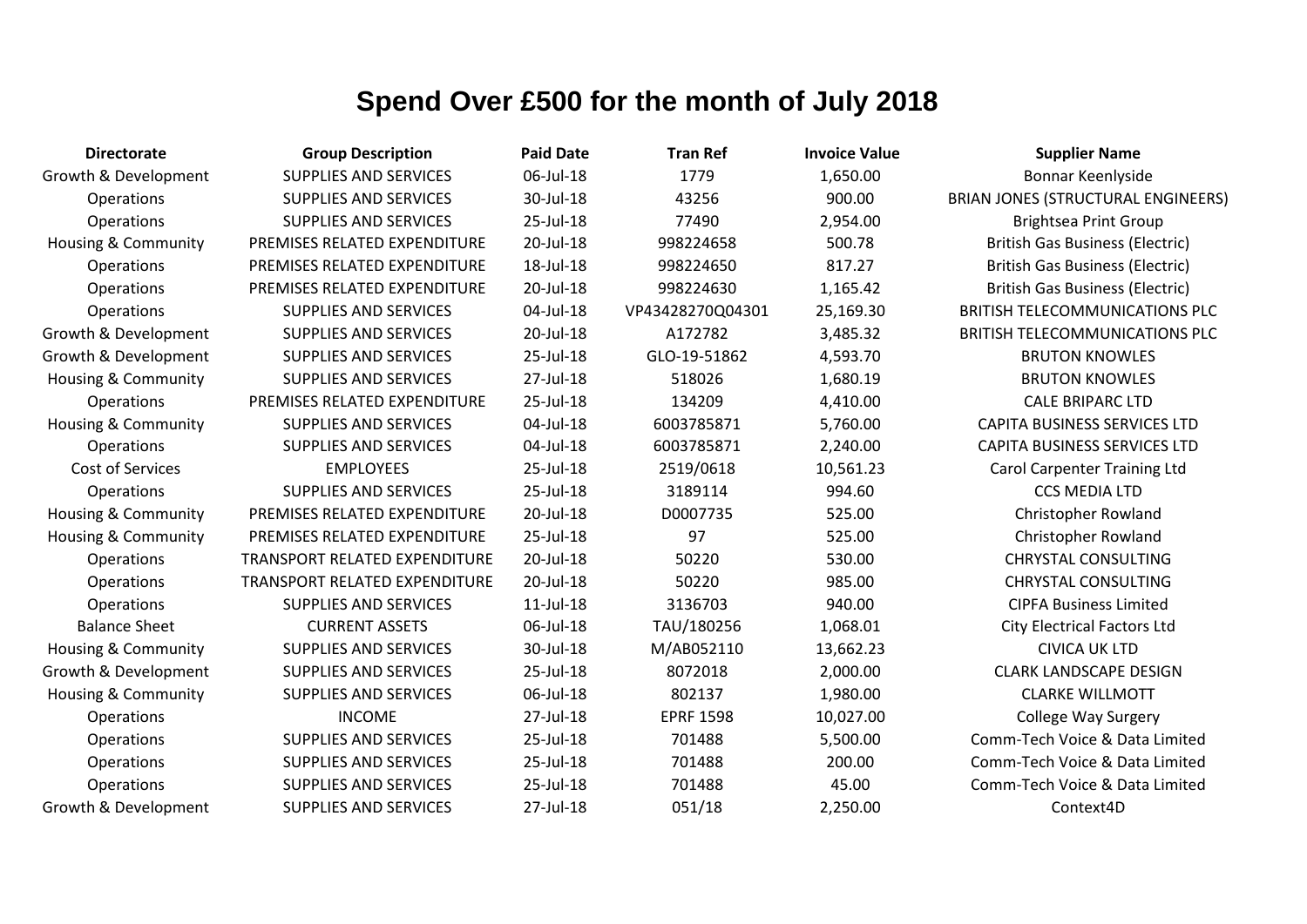| <b>Directorate</b>             | <b>Group Description</b>     | <b>Paid Date</b> | <b>Tran Ref</b>  | <b>Invoice Value</b> | <b>Supplier Name</b>                  |
|--------------------------------|------------------------------|------------------|------------------|----------------------|---------------------------------------|
| Operations                     | PREMISES RELATED EXPENDITURE | 04-Jul-18        | 157801           | 534.90               | <b>COOMBER SECURITY SYSTEMS LTD</b>   |
| Operations                     | PREMISES RELATED EXPENDITURE | 04-Jul-18        | 157801           | 127.30               | <b>COOMBER SECURITY SYSTEMS LTD</b>   |
| <b>Housing &amp; Community</b> | PREMISES RELATED EXPENDITURE | 04-Jul-18        | 157801           | 713.47               | <b>COOMBER SECURITY SYSTEMS LTD</b>   |
| Housing & Community            | PREMISES RELATED EXPENDITURE | 04-Jul-18        | 157801           | 745.42               | <b>COOMBER SECURITY SYSTEMS LTD</b>   |
| Housing & Community            | PREMISES RELATED EXPENDITURE | 04-Jul-18        | 157801           | 522.04               | <b>COOMBER SECURITY SYSTEMS LTD</b>   |
| Housing & Community            | PREMISES RELATED EXPENDITURE | 04-Jul-18        | 157801           | 234.60               | <b>COOMBER SECURITY SYSTEMS LTD</b>   |
| <b>Housing &amp; Community</b> | <b>SUPPLIES AND SERVICES</b> | 20-Jul-18        | 160319           | 958.00               | <b>COOMBER SECURITY SYSTEMS LTD</b>   |
| <b>Housing &amp; Community</b> | PREMISES RELATED EXPENDITURE | 25-Jul-18        | 137693           | 2,666.00             | <b>COOMBER SECURITY SYSTEMS LTD</b>   |
| Operations                     | <b>EMPLOYEES</b>             | 04-Jul-18        | 528668           | 570.48               | <b>Cordant People</b>                 |
| Operations                     | <b>EMPLOYEES</b>             | 04-Jul-18        | 528669           | 510.43               | <b>Cordant People</b>                 |
| Operations                     | <b>EMPLOYEES</b>             | 18-Jul-18        | 529858           | 600.50               | <b>Cordant People</b>                 |
| Operations                     | <b>EMPLOYEES</b>             | 18-Jul-18        | 529857           | 588.49               | <b>Cordant People</b>                 |
| Operations                     | <b>EMPLOYEES</b>             | 18-Jul-18        | 531051           | 588.49               | <b>Cordant People</b>                 |
| Operations                     | <b>EMPLOYEES</b>             | 18-Jul-18        | 531052           | 510.43               | <b>Cordant People</b>                 |
| Operations                     | <b>EMPLOYEES</b>             | 18-Jul-18        | 531050           | 546.46               | <b>Cordant People</b>                 |
| Operations                     | <b>EMPLOYEES</b>             | 25-Jul-18        | 532300           | 522.44               | <b>Cordant People</b>                 |
| Operations                     | <b>EMPLOYEES</b>             | 25-Jul-18        | 532299           | 576.48               | <b>Cordant People</b>                 |
| Operations                     | <b>EMPLOYEES</b>             | 25-Jul-18        | 532298           | 540.45               | <b>Cordant People</b>                 |
| Housing & Community            | PREMISES RELATED EXPENDITURE | 04-Jul-18        | 13117104         | 504.73               | <b>CORONA ENERGY RETAIL 4 LTD</b>     |
| <b>Operations</b>              | PREMISES RELATED EXPENDITURE | 04-Jul-18        | 13116951         | 2,462.92             | <b>CORONA ENERGY RETAIL 4 LTD</b>     |
| Operations                     | PREMISES RELATED EXPENDITURE | 04-Jul-18        | 13116997         | 711.02               | <b>CORONA ENERGY RETAIL 4 LTD</b>     |
| <b>Capital Payments</b>        | <b>CAPITAL</b>               | 11-Jul-18        | <b>EPRF 1613</b> | 2,325.00             | <b>Cotford St Luke Parish Council</b> |
| <b>Capital Payments</b>        | <b>CAPITAL</b>               | 13-Jul-18        | <b>EPRF 1614</b> | 554.40               | Creech St Michael Village Hall        |
| Cost of Services               | SUPPLIES AND SERVICES        | 13-Jul-18        | 20180705         | 895.00               | Crowcombe Court                       |
| Cost of Services               | <b>SUPPLIES AND SERVICES</b> | 25-Jul-18        | TDBC014          | 5,700.00             | <b>CS Solutions Ltd</b>               |
| Housing & Community            | SUPPLIES AND SERVICES        | 13-Jul-18        | 10011285         | 1,170.00             | <b>CSL DualCom Ltd</b>                |
| Housing & Community            | SUPPLIES AND SERVICES        | 13-Jul-18        | 10011285         | 234.00               | <b>CSL DualCom Ltd</b>                |
| Operations                     | SUPPLIES AND SERVICES        | 13-Jul-18        | 10011285         | 78.00                | <b>CSL DualCom Ltd</b>                |
| Operations                     | <b>SUPPLIES AND SERVICES</b> | 13-Jul-18        | 10011285         | 78.00                | <b>CSL DualCom Ltd</b>                |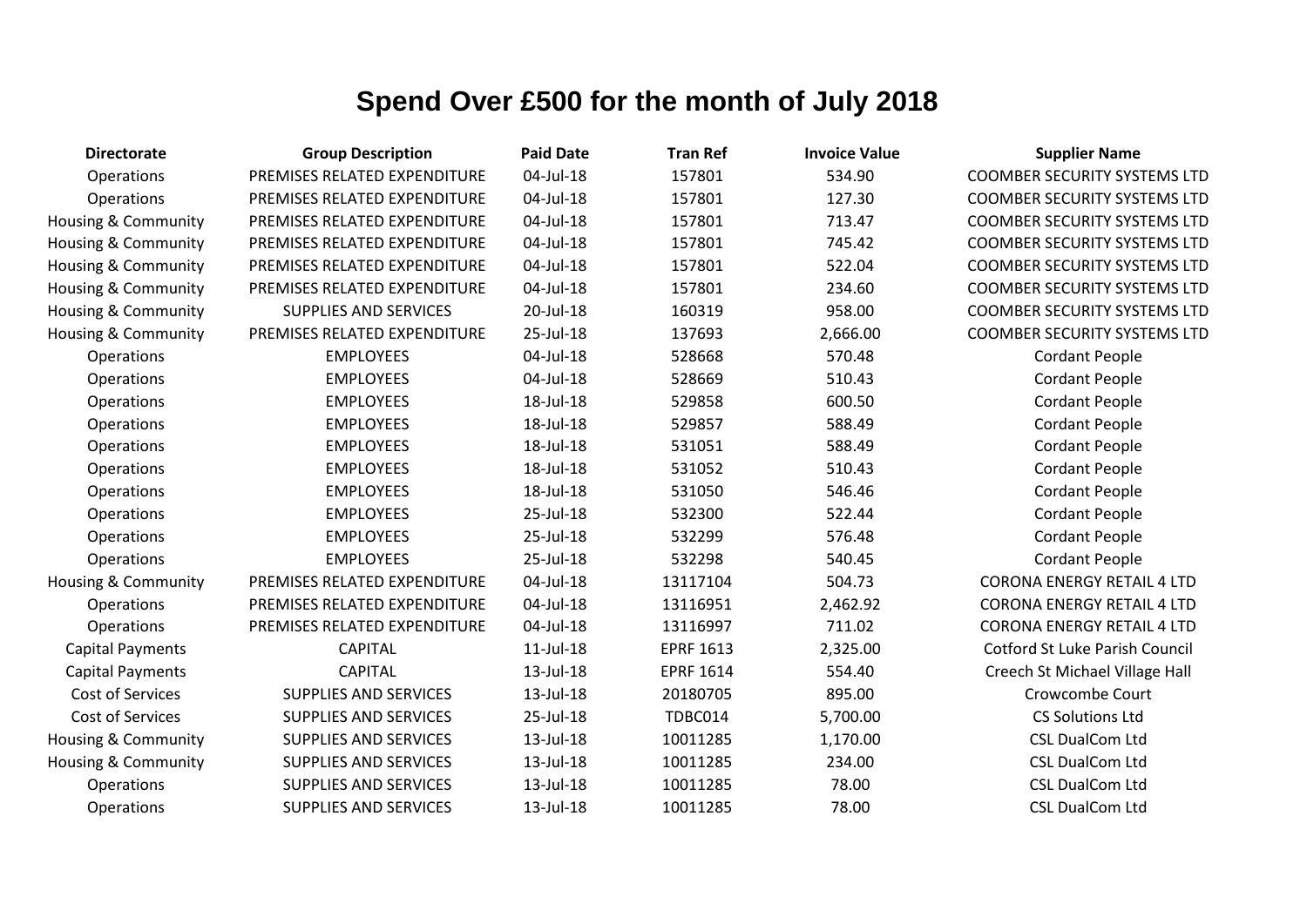| <b>Directorate</b>             | <b>Group Description</b>             | <b>Paid Date</b> | <b>Tran Ref</b>  | <b>Invoice Value</b> | <b>Supplier Name</b>                 |
|--------------------------------|--------------------------------------|------------------|------------------|----------------------|--------------------------------------|
| <b>Capital Payments</b>        | <b>CAPITAL</b>                       | 27-Jul-18        | 24013            | 825.00               | <b>Curtins Consulting Limited</b>    |
| <b>Housing &amp; Community</b> | PREMISES RELATED EXPENDITURE         | 18-Jul-18        | 3148             | 640.00               | DALE NIXON T/A TAUNTON FENCING COM   |
| Operations                     | PREMISES RELATED EXPENDITURE         | 18-Jul-18        | 3147             | 1,700.00             | DALE NIXON T/A TAUNTON FENCING COM   |
| Operations                     | PREMISES RELATED EXPENDITURE         | 18-Jul-18        | 3147             | $-500.00$            | DALE NIXON T/A TAUNTON FENCING COM   |
| Operations                     | PREMISES RELATED EXPENDITURE         | 18-Jul-18        | 3147             | 500.00               | DALE NIXON T/A TAUNTON FENCING COM   |
| Growth & Development           | <b>TRANSFER PAYMENTS</b>             | 18-Jul-18        | 54231592         | 10,000.00            | Devon County Council                 |
| Operations                     | <b>TRANSPORT RELATED EXPENDITURE</b> | 04-Jul-18        | 2133747          | 1,252.50             | Devon Garden Machinery               |
| <b>Balance Sheet</b>           | <b>CURRENT ASSETS</b>                | 06-Jul-18        | 1806/71363       | 1,122.17             | DEVONDALE ELECTRICAL DISTRIBUTORS L  |
| Housing & Community            | PREMISES RELATED EXPENDITURE         | 06-Jul-18        | 1806/71039       | 5,004.78             | DEVONDALE ELECTRICAL DISTRIBUTORS L  |
| <b>Balance Sheet</b>           | <b>CURRENT ASSETS</b>                | 20-Jul-18        | 1806/73385       | 742.42               | DEVONDALE ELECTRICAL DISTRIBUTORS L  |
| <b>Balance Sheet</b>           | <b>CURRENT ASSETS</b>                | 20-Jul-18        | 1806/75627       | 953.19               | DEVONDALE ELECTRICAL DISTRIBUTORS L  |
| <b>Balance Sheet</b>           | <b>CURRENT ASSETS</b>                | 25-Jul-18        | 1807/77466       | 882.00               | DEVONDALE ELECTRICAL DISTRIBUTORS L  |
| Growth & Development           | <b>INCOME</b>                        | 25-Jul-18        | 842254           | 669.82               | <b>Dillington House</b>              |
| <b>Housing &amp; Community</b> | PREMISES RELATED EXPENDITURE         | 27-Jul-18        | 172061           | 865.00               | <b>DORMA UK LTD</b>                  |
| <b>Housing &amp; Community</b> | <b>EMPLOYEES</b>                     | $11$ -Jul- $18$  | 4568             | 1,320.00             | East Meets South West Limited        |
| Housing & Community            | THIRD PARTY PAYMENTS                 | $11$ -Jul- $18$  | 4830             | 2,280.00             | <b>East Meets South West Limited</b> |
| Housing & Community            | <b>SUPPLIES AND SERVICES</b>         | 13-Jul-18        | <b>EPRF 1612</b> | 562.38               | East One Team Petty Cash             |
| Housing & Community            | THIRD PARTY PAYMENTS                 | 13-Jul-18        | <b>EPRF 1607</b> | 535.00               | Eden May                             |
| Housing & Community            | THIRD PARTY PAYMENTS                 | 13-Jul-18        | <b>EPRF 1608</b> | 920.00               | Eden May                             |
| Operations                     | <b>EMPLOYEES</b>                     | 13-Jul-18        | IN177298111      | 4,649.80             | Edenred (UK Group) Ltd               |
| Operations                     | <b>EMPLOYEES</b>                     | 13-Jul-18        | IN177298111      | 9.30                 | Edenred (UK Group) Ltd               |
| <b>Housing &amp; Community</b> | PREMISES RELATED EXPENDITURE         | 20-Jul-18        | 4398075          | 559.11               | <b>EDF Energy</b>                    |
| Operations                     | PREMISES RELATED EXPENDITURE         | $11$ -Jul- $18$  | 4436617          | 3,496.23             | <b>EDF Energy</b>                    |
| Operations                     | PREMISES RELATED EXPENDITURE         | $11$ -Jul- $18$  | 4422108          | 865.07               | <b>EDF Energy</b>                    |
| <b>Housing &amp; Community</b> | <b>SUPPLIES AND SERVICES</b>         | 25-Jul-18        | 106773           | 13,195.99            | Edward Nash LLP t/a Nash Partnership |
| <b>Housing &amp; Community</b> | PREMISES RELATED EXPENDITURE         | $11$ -Jul- $18$  | 14911            | 650.72               | <b>Effective Mailing Solutions</b>   |
| <b>Balance Sheet</b>           | <b>CURRENT ASSETS</b>                | $11$ -Jul- $18$  | 808-412571       | 888.39               | <b>Electric Center</b>               |
| Housing & Community            | PREMISES RELATED EXPENDITURE         | 06-Jul-18        | 808-412431       | 685.00               | <b>Electric Center</b>               |
| <b>Balance Sheet</b>           | <b>CURRENT ASSETS</b>                | 25-Jul-18        | 808-412907       | 842.18               | <b>Electric Center</b>               |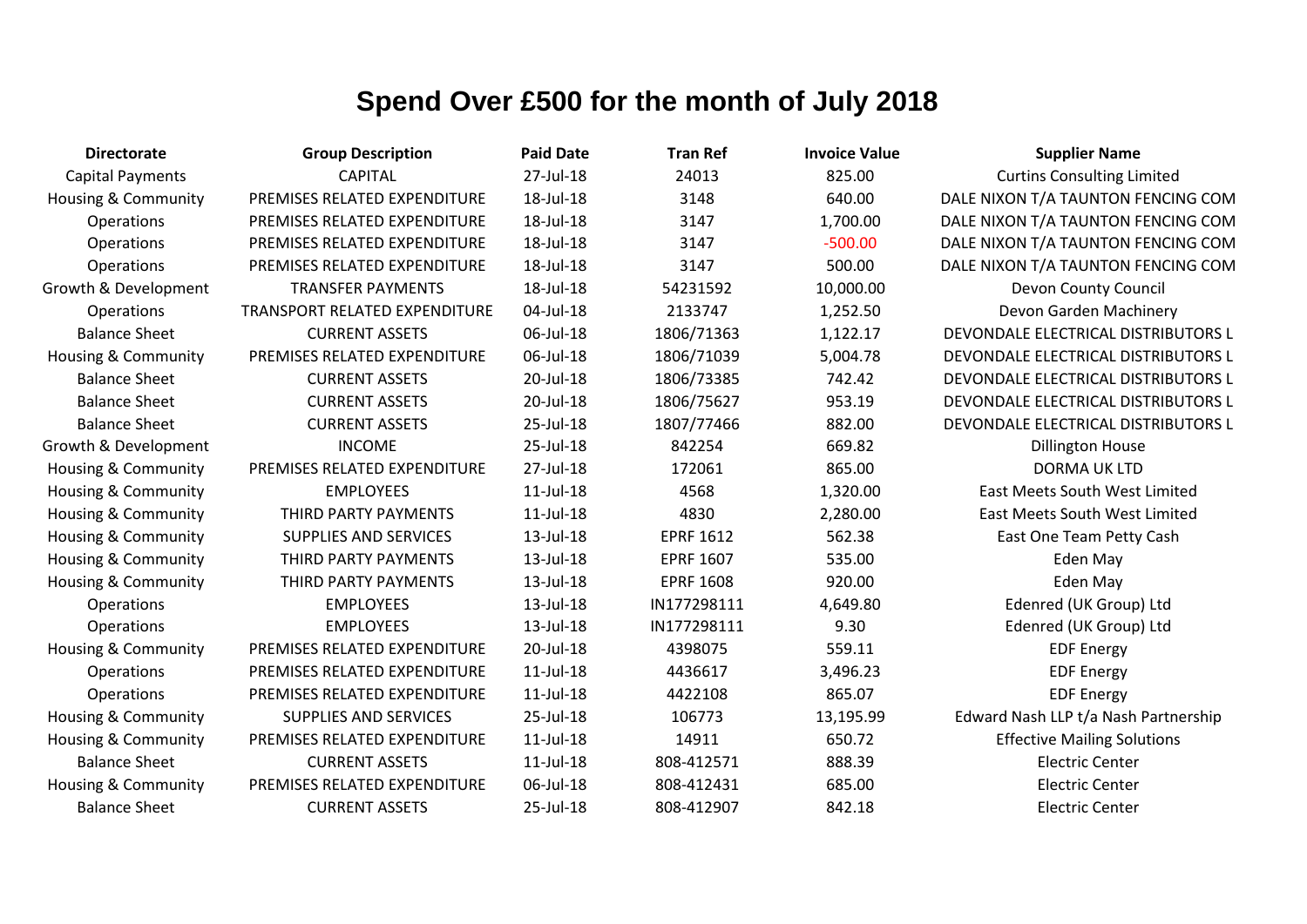| <b>Directorate</b>             | <b>Group Description</b>             | <b>Paid Date</b> | <b>Tran Ref</b>  | <b>Invoice Value</b> | <b>Supplier Name</b>                    |
|--------------------------------|--------------------------------------|------------------|------------------|----------------------|-----------------------------------------|
| <b>Capital Payments</b>        | <b>CAPITAL</b>                       | $11$ -Jul- $18$  | CSCT001600-004   | 79,892.41            | <b>ENGIE Regeneration (Apollo) Ltd</b>  |
| <b>Housing &amp; Community</b> | <b>TRANSFER PAYMENTS</b>             | 20-Jul-18        | <b>EPRF 1583</b> | 3,000.00             | <b>ESCAPE SUPPORT GROUP</b>             |
| Capital Payments               | <b>CAPITAL</b>                       | 04-Jul-18        | IT16454          | 1,034.25             | European Asbestos Services Ltd          |
| <b>Capital Payments</b>        | <b>CAPITAL</b>                       | 25-Jul-18        | IT17556          | 1,053.75             | European Asbestos Services Ltd          |
| <b>Capital Payments</b>        | <b>CAPITAL</b>                       | 25-Jul-18        | IT17681          | 1,053.75             | European Asbestos Services Ltd          |
| <b>Capital Payments</b>        | <b>CAPITAL</b>                       | 30-Jul-18        | INV4006010       | 4,120.00             | Everedge                                |
| <b>Capital Payments</b>        | <b>CAPITAL</b>                       | 18-Jul-18        | SIN285607        | 221,900.78           | FAAC (UK) Ltd                           |
| <b>Capital Payments</b>        | <b>CAPITAL</b>                       | 18-Jul-18        | SIN285605        | 110,950.39           | FAAC (UK) Ltd                           |
| Cost of Services               | <b>SUPPLIES AND SERVICES</b>         | 30-Jul-18        | 4033             | 9,990.00             | Firmstep                                |
| Cost of Services               | <b>SUPPLIES AND SERVICES</b>         | 27-Jul-18        | 4075             | 6,660.00             | Firmstep                                |
| Operations                     | SUPPLIES AND SERVICES                | $11$ -Jul- $18$  | SI184443         | 800.00               | Fleet (Line Markers) Limited            |
| Operations                     | <b>SUPPLIES AND SERVICES</b>         | 06-Jul-18        | SI184368         | 800.00               | Fleet (Line Markers) Limited            |
| Operations                     | <b>SUPPLIES AND SERVICES</b>         | $11$ -Jul- $18$  | SI184445         | 800.00               | Fleet (Line Markers) Limited            |
| Operations                     | PREMISES RELATED EXPENDITURE         | 13-Jul-18        | SI184479         | 800.00               | Fleet (Line Markers) Limited            |
| Operations                     | <b>TRANSPORT RELATED EXPENDITURE</b> | 13-Jul-18        | 179886           | 8,638.84             | Fleet Solutions from BT                 |
| Operations                     | <b>TRANSPORT RELATED EXPENDITURE</b> | 13-Jul-18        | 179886           | 4,744.91             | Fleet Solutions from BT                 |
| <b>Capital Payments</b>        | <b>CAPITAL</b>                       | 04-Jul-18        | 474715           | 3,653.98             | Flexiform Business Furniture Ltd        |
| <b>Capital Payments</b>        | <b>CAPITAL</b>                       | $11$ -Jul- $18$  | 475602           | 13,011.84            | Flexiform Business Furniture Ltd        |
| <b>Capital Payments</b>        | <b>CAPITAL</b>                       | $11$ -Jul- $18$  | 475648           | 7,371.20             | Flexiform Business Furniture Ltd        |
| Housing & Community            | PREMISES RELATED EXPENDITURE         | 04-Jul-18        | 1014094          | 4,160.00             | G & L Consultancy Ltd                   |
| <b>Housing &amp; Community</b> | PREMISES RELATED EXPENDITURE         | 04-Jul-18        | 1014095          | 2,210.00             | G & L Consultancy Ltd                   |
| <b>Housing &amp; Community</b> | PREMISES RELATED EXPENDITURE         | 25-Jul-18        | 1014358          | 600.00               | G & L Consultancy Ltd                   |
| <b>Capital Payments</b>        | <b>CAPITAL</b>                       | 10-Jul-18        | 1030-2-1433      | 25,336.80            | G Ramps AG                              |
| Operations                     | <b>SUPPLIES AND SERVICES</b>         | 25-Jul-18        | GA1420019        | 850.87               | <b>Gamma Business Communications</b>    |
| Operations                     | <b>SUPPLIES AND SERVICES</b>         | 25-Jul-18        | GA1425204        | 853.01               | <b>Gamma Business Communications</b>    |
| Growth & Development           | <b>SUPPLIES AND SERVICES</b>         | 18-Jul-18        | D250110891807    | 837.48               | <b>GE CAPITAL EQUIPMENT FINANCE LTD</b> |
| Operations                     | SUPPLIES AND SERVICES                | 11-Jul-18        | 753110           | 496.02               | <b>GLASDON UK LTD</b>                   |
| Operations                     | <b>SUPPLIES AND SERVICES</b>         | 11-Jul-18        | 753110           | 476.61               | <b>GLASDON UK LTD</b>                   |
| Operations                     | <b>SUPPLIES AND SERVICES</b>         | $11$ -Jul- $18$  | 753110           | 476.61               | <b>GLASDON UK LTD</b>                   |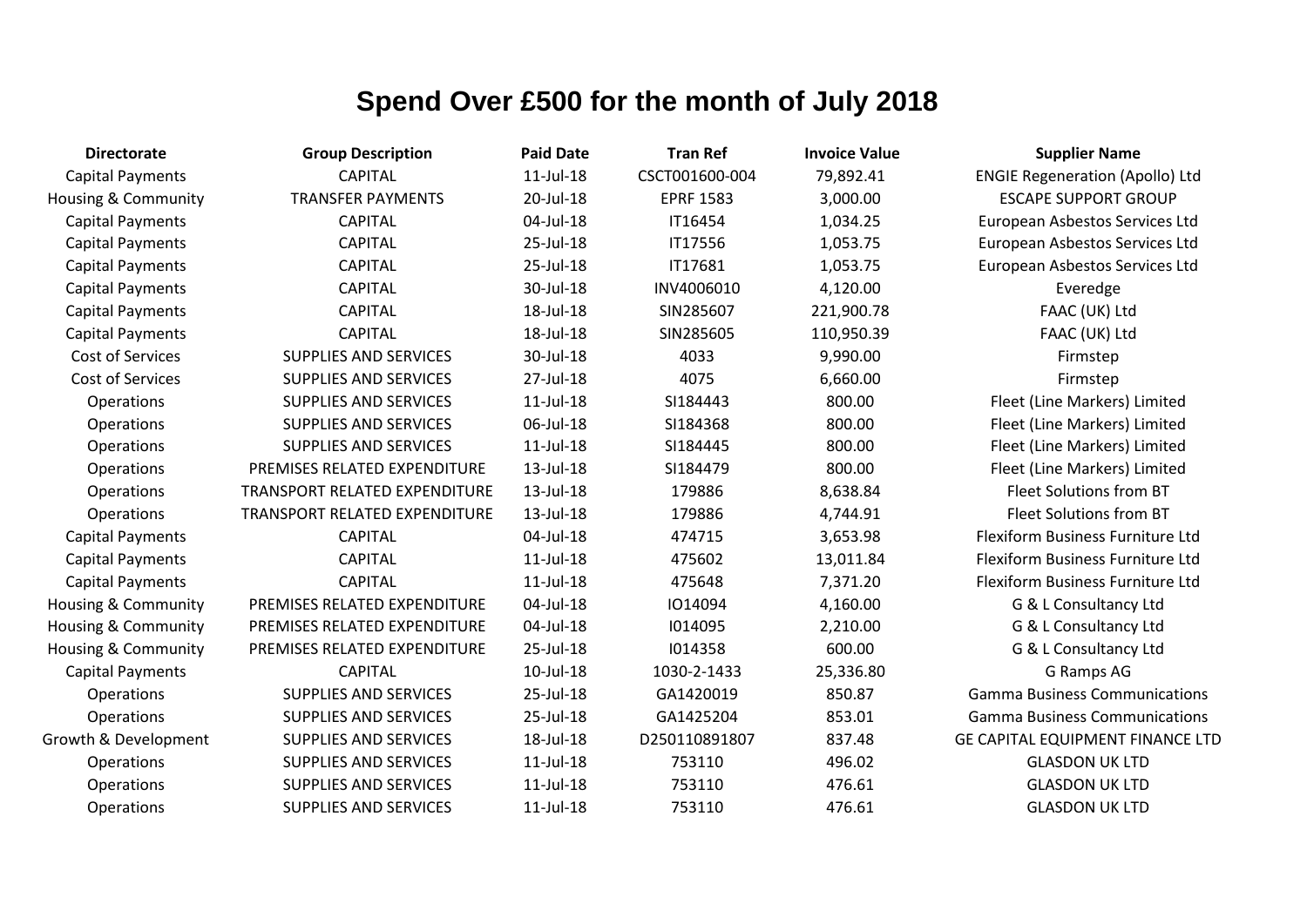| <b>Directorate</b>             | <b>Group Description</b>      | <b>Paid Date</b> | <b>Tran Ref</b>  | <b>Invoice Value</b> | <b>Supplier Name</b>               |
|--------------------------------|-------------------------------|------------------|------------------|----------------------|------------------------------------|
| Operations                     | THIRD PARTY PAYMENTS          | 20-Jul-18        | SI-072099        | 70,250.00            | <b>GLL (Trading) Limited</b>       |
| Housing & Community            | THIRD PARTY PAYMENTS          | 18-Jul-18        | <b>EPRF 1626</b> | 2,100.00             | <b>Haarts Lettings</b>             |
| Operations                     | <b>SUPPLIES AND SERVICES</b>  | 18-Jul-18        | 10109961         | 663.00               | Hague Computer Supplies Ltd        |
| Operations                     | <b>SUPPLIES AND SERVICES</b>  | 18-Jul-18        | 10109961         | 663.00               | Hague Computer Supplies Ltd        |
| Housing & Community            | <b>SUPPLIES AND SERVICES</b>  | 18-Jul-18        | L2103            | 3,817.50             | Haldons Ltd                        |
| <b>Housing &amp; Community</b> | <b>EMPLOYEES</b>              | $11$ -Jul- $18$  | 1008675628       | 1,099.90             | <b>HAYS Specialist Recruitment</b> |
| Housing & Community            | <b>EMPLOYEES</b>              | 18-Jul-18        | 1008658923       | 879.92               | <b>HAYS Specialist Recruitment</b> |
| <b>Housing &amp; Community</b> | <b>EMPLOYEES</b>              | 20-Jul-18        | 1008700637       | 1,099.90             | <b>HAYS Specialist Recruitment</b> |
| Housing & Community            | PREMISES RELATED EXPENDITURE  | $11$ -Jul- $18$  | 140618           | 18,000.00            | Heartstart                         |
| <b>Housing &amp; Community</b> | <b>TRANSFER PAYMENTS</b>      | 04-Jul-18        | <b>EPRF 1587</b> | 600.00               | Holway LAT                         |
| Housing & Community            | PREMISES RELATED EXPENDITURE  | 18-Jul-18        | 99456210038      | 643.17               | Howdens Joinery                    |
| <b>Housing &amp; Community</b> | PREMISES RELATED EXPENDITURE  | 18-Jul-18        | 994/0146474      | 753.55               | Howdens Joinery                    |
| Operations                     | <b>SUPPLIES AND SERVICES</b>  | 18-Jul-18        | GM759214         | 5,070.45             | Idverde                            |
| Operations                     | THIRD PARTY PAYMENTS          | 20-Jul-18        | GM759454         | 51,462.58            | Idverde                            |
| Operations                     | <b>SUPPLIES AND SERVICES</b>  | 30-Jul-18        | 125197           | 1,400.00             | <b>Inclusive Play</b>              |
| Growth & Development           | <b>SUPPLIES AND SERVICES</b>  | 25-Jul-18        | <b>INV0398</b>   | 8,411.00             | Ingham Pinnock Associates Ltd      |
| <b>Housing &amp; Community</b> | PREMISES RELATED EXPENDITURE  | 18-Jul-18        | 176              | 735.00               | J C Electrical Services            |
| <b>Housing &amp; Community</b> | PREMISES RELATED EXPENDITURE  | 04-Jul-18        | 174              | 1,090.00             | J C Electrical Services            |
| Housing & Community            | PREMISES RELATED EXPENDITURE  | $11$ -Jul- $18$  | 175              | 220.00               | J C Electrical Services            |
| Housing & Community            | PREMISES RELATED EXPENDITURE  | $11$ -Jul- $18$  | 175              | 810.00               | J C Electrical Services            |
| <b>Housing &amp; Community</b> | PREMISES RELATED EXPENDITURE  | 04-Jul-18        | 172              | 1,085.00             | J C Electrical Services            |
| <b>Housing &amp; Community</b> | PREMISES RELATED EXPENDITURE  | 25-Jul-18        | 177              | 765.00               | J C Electrical Services            |
| Housing & Community            | PREMISES RELATED EXPENDITURE  | 30-Jul-18        | 178              | 685.00               | J C Electrical Services            |
| Housing & Community            | PREMISES RELATED EXPENDITURE  | 30-Jul-18        | 178              | 100.00               | J C Electrical Services            |
| Housing & Community            | PREMISES RELATED EXPENDITURE  | 25-Jul-18        | 112              | 672.00               | J Thomas t/a JT Roofing            |
| <b>Housing &amp; Community</b> | PREMISES RELATED EXPENDITURE  | 25-Jul-18        | 112              | $-396.00$            | J Thomas t/a JT Roofing            |
| <b>Housing &amp; Community</b> | PREMISES RELATED EXPENDITURE  | 25-Jul-18        | 112              | 396.00               | J Thomas t/a JT Roofing            |
| Operations                     | TRANSPORT RELATED EXPENDITURE | 18-Jul-18        | 72064            | 1,674.24             | <b>JCB Finance Ltd</b>             |
| <b>Capital Payments</b>        | <b>CAPITAL</b>                | 20-Jul-18        | CE006228         | 7,840.00             | JLT Specialty Ltd                  |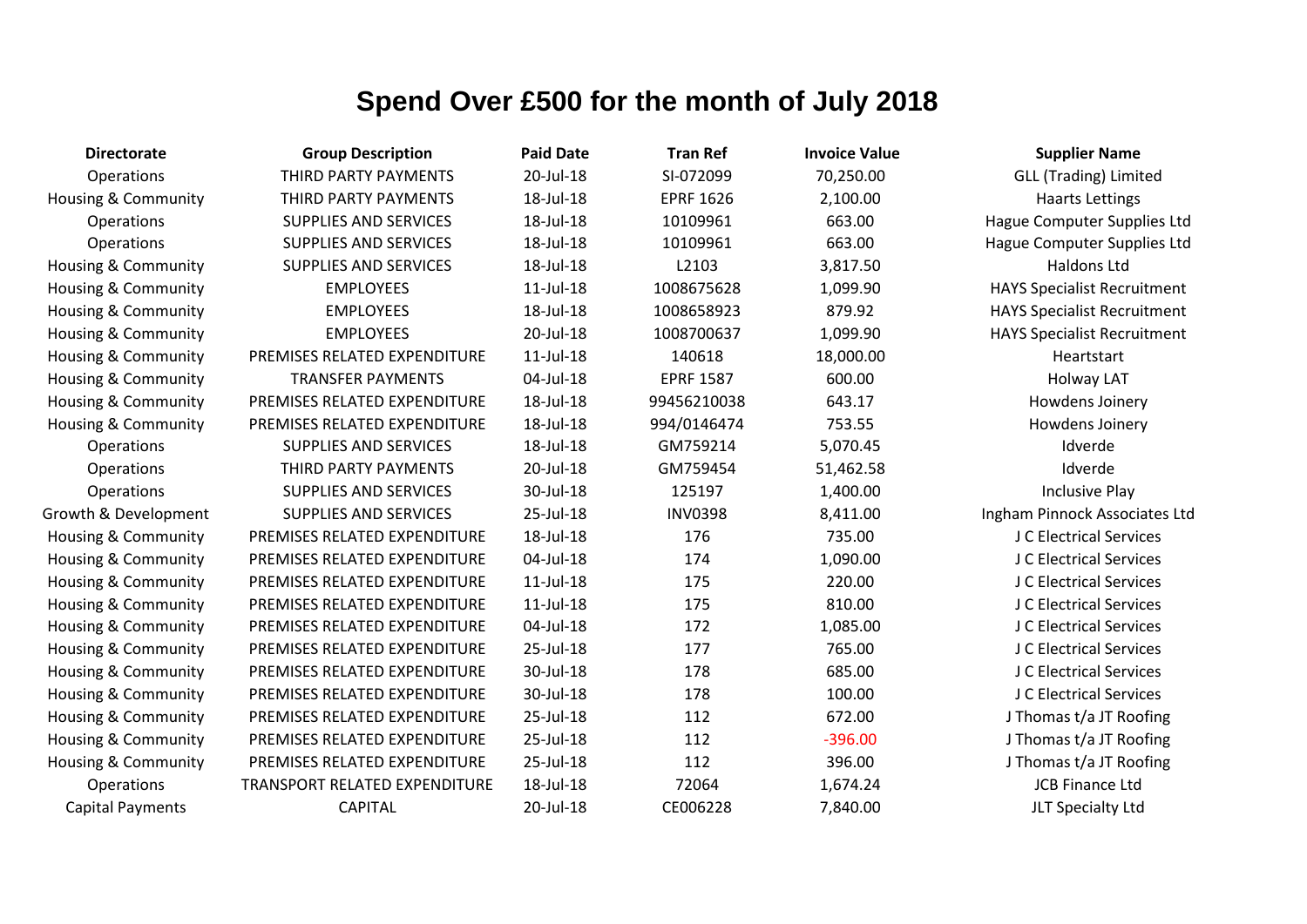| <b>Directorate</b>             | <b>Group Description</b>             | <b>Paid Date</b> | <b>Tran Ref</b>  | <b>Invoice Value</b> | <b>Supplier Name</b>               |
|--------------------------------|--------------------------------------|------------------|------------------|----------------------|------------------------------------|
| Operations                     | <b>TRANSPORT RELATED EXPENDITURE</b> | 04-Jul-18        | 2662018          | 840.00               | <b>JW Valeting</b>                 |
| <b>Balance Sheet</b>           | <b>CURRENT ASSETS</b>                | $11$ -Jul- $18$  | 234113           | 1,080.00             | Kingfisher Packaging               |
| Operations                     | <b>SUPPLIES AND SERVICES</b>         | 06-Jul-18        | 138              | 7,378.00             | Kiosks4business Ltd                |
| Operations                     | <b>SUPPLIES AND SERVICES</b>         | 06-Jul-18        | 138              | 2.00                 | Kiosks4business Ltd                |
| Growth & Development           | <b>SUPPLIES AND SERVICES</b>         | 04-Jul-18        | 075-011533       | 1,295.00             | Kiwa Limited                       |
| <b>Housing &amp; Community</b> | <b>SUPPLIES AND SERVICES</b>         | 18-Jul-18        | 116428           | 755.60               | <b>KMS Ltd</b>                     |
| Housing & Community            | <b>SUPPLIES AND SERVICES</b>         | 25-Jul-18        | SI224873         | 6,622.51             | <b>KOMPAN LTD</b>                  |
| <b>Capital Payments</b>        | <b>CAPITAL</b>                       | 13-Jul-18        | SI224671         | 1,260.00             | <b>KOMPAN LTD</b>                  |
| Operations                     | <b>SUPPLIES AND SERVICES</b>         | 13-Jul-18        | 1136046360       | 3,887.50             | Konica Minolta                     |
| Operations                     | <b>SUPPLIES AND SERVICES</b>         | 13-Jul-18        | 1135668126       | 2,799.81             | Konica Minolta                     |
| Operations                     | SUPPLIES AND SERVICES                | 30-Jul-18        | 1138617878       | 6,425.97             | Konica Minolta                     |
| Housing & Community            | <b>SUPPLIES AND SERVICES</b>         | 25-Jul-18        | ARINV/00286332   | 2,500.00             | Lambert Smith Hampton              |
| Operations                     | <b>SUPPLIES AND SERVICES</b>         | 25-Jul-18        | 62503            | 400.71               | <b>LANDMARK TRADING</b>            |
| Operations                     | <b>SUPPLIES AND SERVICES</b>         | 25-Jul-18        | 62503            | 400.71               | <b>LANDMARK TRADING</b>            |
| Operations                     | SUPPLIES AND SERVICES                | $11$ -Jul- $18$  | PST/104252       | 16,648.24            | Latcham Direct Ltd                 |
| Growth & Development           | <b>SUPPLIES AND SERVICES</b>         | 30-Jul-18        | 407              | 58,207.05            | <b>LCC Live Event Services Ltd</b> |
| <b>Housing &amp; Community</b> | <b>TRANSPORT RELATED EXPENDITURE</b> | $11$ -Jul- $18$  | MR17218572       | 1,196.67             | Lex Autolease Ltd                  |
| <b>Housing &amp; Community</b> | TRANSPORT RELATED EXPENDITURE        | $11$ -Jul- $18$  | MR17218572       | 302.47               | Lex Autolease Ltd                  |
| Operations                     | TRANSPORT RELATED EXPENDITURE        | $11$ -Jul- $18$  | MR17218572       | 302.47               | Lex Autolease Ltd                  |
| <b>Capital Payments</b>        | <b>CAPITAL</b>                       | 04-Jul-18        | 100100327        | 22,550.00            | Lincs-Cabins Ltd                   |
| <b>Corporate Management</b>    | <b>SUPPLIES AND SERVICES</b>         | 04-Jul-18        | 40159323         | 545.00               | LOCAL GOVERNMENT ASSOCIATION       |
| <b>Balance Sheet</b>           | <b>CURRENT ASSETS</b>                | 04-Jul-18        | IN114880         | 536.01               | Locks, Doors & Window Fittings     |
| <b>Capital Payments</b>        | <b>CAPITAL</b>                       | $11$ -Jul- $18$  | 2995             | 90,910.77            | Low Carbon Exchange Ltd            |
| <b>Capital Payments</b>        | <b>CAPITAL</b>                       | 18-Jul-18        | 425              | 2,125.00             | Low Carbon Expert Ltd              |
| <b>Capital Payments</b>        | <b>CAPITAL</b>                       | 06-Jul-18        | 20612            | 14,750.00            | M B H Industrial Services Ltd      |
| <b>Housing &amp; Community</b> | <b>SUPPLIES AND SERVICES</b>         | $11$ -Jul- $18$  | 20770            | 3,416.00             | M B H Industrial Services Ltd      |
| Operations                     | PREMISES RELATED EXPENDITURE         | 06-Jul-18        | 220              | 5,879.25             | M G Webber, West Country Grown Ltd |
| <b>Capital Payments</b>        | <b>CAPITAL</b>                       | 27-Jul-18        | 34709/0618535    | 22,866.12            | Mace Limited                       |
| <b>Housing &amp; Community</b> | THIRD PARTY PAYMENTS                 | 13-Jul-18        | <b>EPRF 1617</b> | 1,450.00             | <b>MARTIN &amp; CO</b>             |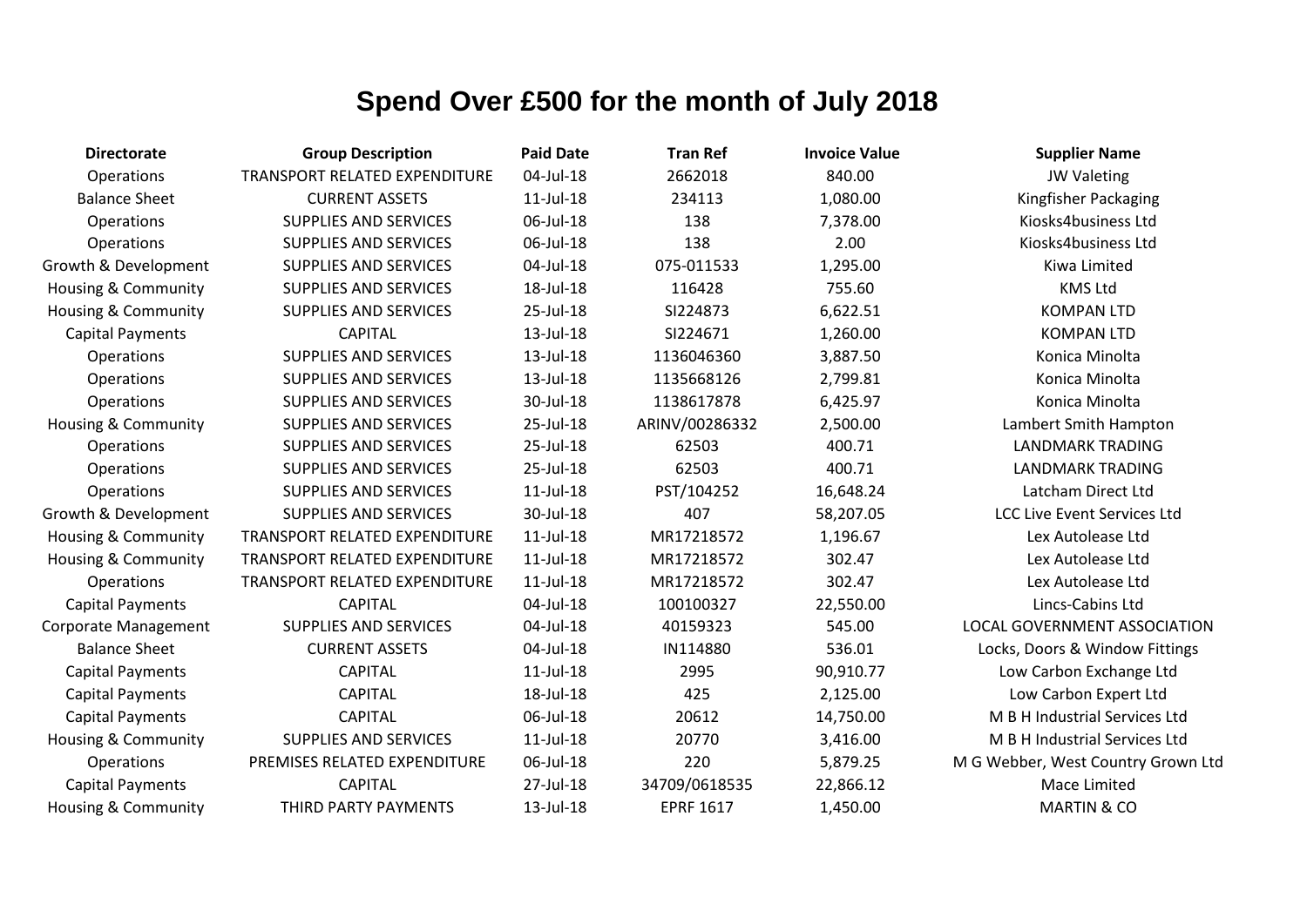| <b>Directorate</b>             | <b>Group Description</b>     | <b>Paid Date</b> | <b>Tran Ref</b>  | <b>Invoice Value</b> | <b>Supplier Name</b>                |
|--------------------------------|------------------------------|------------------|------------------|----------------------|-------------------------------------|
| <b>Housing &amp; Community</b> | THIRD PARTY PAYMENTS         | 13-Jul-18        | <b>EPRF 1618</b> | 14,125.00            | <b>MARTIN &amp; CO</b>              |
| Cost of Services               | <b>SUPPLIES AND SERVICES</b> | 18-Jul-18        | 419              | 5,226.70             | MARTIN JAMES CONSULTANCY LTD        |
| <b>Balance Sheet</b>           | <b>HOLDING ACCOUNTS</b>      | 04-Jul-18        | IN24400          | 41,350.40            | Matrix SCM Ltd                      |
| <b>Balance Sheet</b>           | <b>HOLDING ACCOUNTS</b>      | 04-Jul-18        | IN24307          | 25,207.96            | Matrix SCM Ltd                      |
| <b>Balance Sheet</b>           | <b>HOLDING ACCOUNTS</b>      | 18-Jul-18        | IN24497          | 27,809.43            | Matrix SCM Ltd                      |
| <b>Balance Sheet</b>           | <b>HOLDING ACCOUNTS</b>      | 18-Jul-18        | IN24593          | 42,941.55            | Matrix SCM Ltd                      |
| <b>Balance Sheet</b>           | <b>HOLDING ACCOUNTS</b>      | 27-Jul-18        | IN24683          | 26,763.22            | Matrix SCM Ltd                      |
| Growth & Development           | <b>SUPPLIES AND SERVICES</b> | $11$ -Jul- $18$  | 3110271          | 26,174.50            | <b>MENDIP DISTRICT COUNCIL</b>      |
| Cost of Services               | <b>SUPPLIES AND SERVICES</b> | $11$ -Jul- $18$  | 3110271          | 1,721.50             | MENDIP DISTRICT COUNCIL             |
| Growth & Development           | <b>SUPPLIES AND SERVICES</b> | $11$ -Jul- $18$  | 3110271          | 4,328.50             | <b>MENDIP DISTRICT COUNCIL</b>      |
| Operations                     | <b>SUPPLIES AND SERVICES</b> | 11-Jul-18        | 3110271          | 9,999.00             | <b>MENDIP DISTRICT COUNCIL</b>      |
| Growth & Development           | <b>SUPPLIES AND SERVICES</b> | $11$ -Jul- $18$  | 3110271          | 1,782.00             | <b>MENDIP DISTRICT COUNCIL</b>      |
| Growth & Development           | <b>SUPPLIES AND SERVICES</b> | $11$ -Jul- $18$  | 3110271          | 2,288.00             | <b>MENDIP DISTRICT COUNCIL</b>      |
| <b>Housing &amp; Community</b> | <b>SUPPLIES AND SERVICES</b> | $11$ -Jul- $18$  | 3110271          | 2,651.00             | MENDIP DISTRICT COUNCIL             |
| Corporate Management           | SUPPLIES AND SERVICES        | $11$ -Jul- $18$  | 3110271          | 4,614.50             | <b>MENDIP DISTRICT COUNCIL</b>      |
| Corporate Management           | THIRD PARTY PAYMENTS         | 25-Jul-18        | 3111035          | 8,519.84             | <b>MENDIP DISTRICT COUNCIL</b>      |
| <b>Corporate Management</b>    | THIRD PARTY PAYMENTS         | 25-Jul-18        | 3111035          | 16,742.91            | <b>MENDIP DISTRICT COUNCIL</b>      |
| Operations                     | PREMISES RELATED EXPENDITURE | 06-Jul-18        | M3169            | 2,937.66             | Mercury Infrastructure Services Ltd |
| Operations                     | PREMISES RELATED EXPENDITURE | 06-Jul-18        | M3167            | 214.00               | Mercury Infrastructure Services Ltd |
| Operations                     | PREMISES RELATED EXPENDITURE | 06-Jul-18        | M3167            | 123.00               | Mercury Infrastructure Services Ltd |
| Operations                     | PREMISES RELATED EXPENDITURE | 06-Jul-18        | M3167            | 30.75                | Mercury Infrastructure Services Ltd |
| Operations                     | PREMISES RELATED EXPENDITURE | 06-Jul-18        | M3167            | 398.79               | Mercury Infrastructure Services Ltd |
| Operations                     | PREMISES RELATED EXPENDITURE | 06-Jul-18        | M3167            | 92.25                | Mercury Infrastructure Services Ltd |
| Operations                     | PREMISES RELATED EXPENDITURE | 25-Jul-18        | M3198            | 2,937.66             | Mercury Infrastructure Services Ltd |
| <b>Capital Payments</b>        | <b>CAPITAL</b>               | 20-Jul-18        | IN028655/012     | 401,842.38           | Midas Construction Ltd.             |
| <b>Capital Payments</b>        | <b>CAPITAL</b>               | 18-Jul-18        | IN004653/003     | 127,607.77           | Mi-Space (UK) Ltd                   |
| <b>Capital Payments</b>        | <b>CAPITAL</b>               | 18-Jul-18        | IN004649/001     | 10,811.33            | Mi-Space (UK) Ltd                   |
| <b>Capital Payments</b>        | <b>CAPITAL</b>               | 04-Jul-18        | 64105/91637864   | 7,139.34             | MITIE PROPERTY SERVICES (UK) LTD    |
| <b>Housing &amp; Community</b> | PREMISES RELATED EXPENDITURE | 04-Jul-18        | 64105/91637863   | 28,372.94            | MITIE PROPERTY SERVICES (UK) LTD    |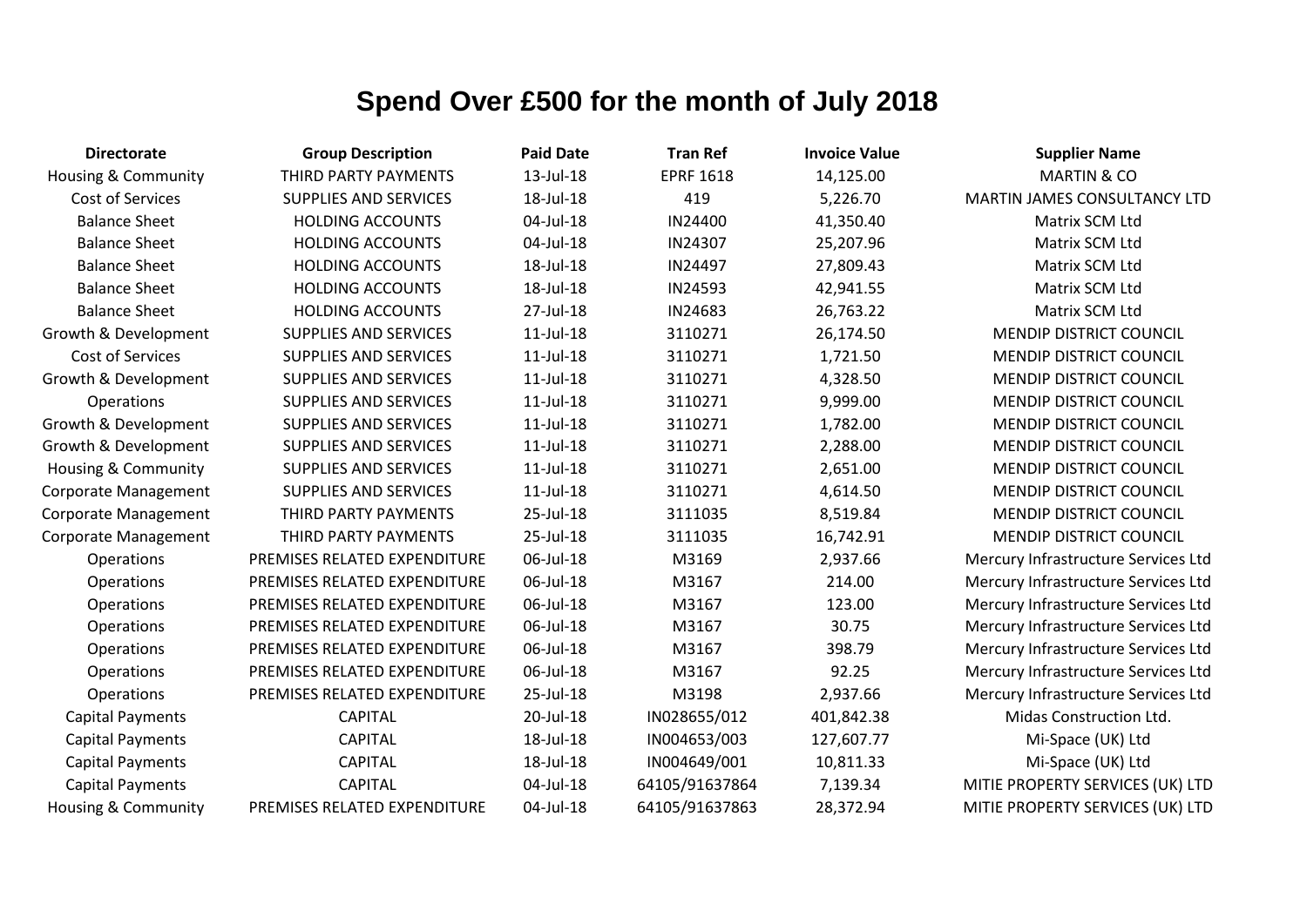| <b>Directorate</b>             | <b>Group Description</b>             | <b>Paid Date</b> | <b>Tran Ref</b> | <b>Invoice Value</b> | <b>Supplier Name</b>                    |
|--------------------------------|--------------------------------------|------------------|-----------------|----------------------|-----------------------------------------|
| Operations                     | <b>SUPPLIES AND SERVICES</b>         | 06-Jul-18        | 52/662679       | 2,045.16             | MITIE Security Ltd                      |
| Operations                     | SUPPLIES AND SERVICES                | 20-Jul-18        | 52/664916       | 2,045.16             | MITIE Security Ltd                      |
| <b>Housing &amp; Community</b> | PREMISES RELATED EXPENDITURE         | 13-Jul-18        | 15728           | 2,206.38             | <b>MMES 2012 LTD</b>                    |
| <b>Housing &amp; Community</b> | PREMISES RELATED EXPENDITURE         | 06-Jul-18        | 15708           | 1,599.53             | <b>MMES 2012 LTD</b>                    |
| Housing & Community            | PREMISES RELATED EXPENDITURE         | 13-Jul-18        | 15663           | 1,232.38             | <b>MMES 2012 LTD</b>                    |
| <b>Housing &amp; Community</b> | PREMISES RELATED EXPENDITURE         | 13-Jul-18        | 15725           | 1,843.30             | <b>MMES 2012 LTD</b>                    |
| Operations                     | <b>TRANSPORT RELATED EXPENDITURE</b> | 27-Jul-18        | 9104            | 1,260.00             | Montaz Engineering Solutions Ltd        |
| Operations                     | <b>SUPPLIES AND SERVICES</b>         | 18-Jul-18        | 9021            | 660.00               | <b>Montaz Engineering Solutions Ltd</b> |
| <b>Housing &amp; Community</b> | PREMISES RELATED EXPENDITURE         | 04-Jul-18        | 219             | 695.00               | Mr Keven Pearse                         |
| <b>Housing &amp; Community</b> | PREMISES RELATED EXPENDITURE         | $11$ -Jul- $18$  | 220             | 735.00               | Mr Keven Pearse                         |
| Housing & Community            | PREMISES RELATED EXPENDITURE         | 25-Jul-18        | 221             | 1,405.00             | Mr Keven Pearse                         |
| Growth & Development           | <b>SUPPLIES AND SERVICES</b>         | $11$ -Jul- $18$  | AREXT/00205806  | 4,436.40             | <b>National Express Ltd</b>             |
| <b>Housing &amp; Community</b> | <b>EMPLOYEES</b>                     | $11$ -Jul- $18$  | 600045557       | 900.00               | Nationwide Platforms Limited            |
| <b>Housing &amp; Community</b> | <b>EMPLOYEES</b>                     | $11$ -Jul- $18$  | 600045556       | 900.00               | Nationwide Platforms Limited            |
| <b>Housing &amp; Community</b> | <b>EMPLOYEES</b>                     | $11$ -Jul- $18$  | 600045558       | 900.00               | Nationwide Platforms Limited            |
| <b>Housing &amp; Community</b> | <b>EMPLOYEES</b>                     | $11$ -Jul- $18$  | 600045559       | 900.00               | <b>Nationwide Platforms Limited</b>     |
| <b>Housing &amp; Community</b> | <b>EMPLOYEES</b>                     | 27-Jul-18        | 600045783       | 900.00               | Nationwide Platforms Limited            |
| Housing & Community            | <b>EMPLOYEES</b>                     | 27-Jul-18        | 600045997       | 900.00               | Nationwide Platforms Limited            |
| <b>Housing &amp; Community</b> | <b>EMPLOYEES</b>                     | 27-Jul-18        | 600045996       | 900.00               | Nationwide Platforms Limited            |
| <b>Housing &amp; Community</b> | <b>EMPLOYEES</b>                     | 27-Jul-18        | 600045998       | 900.00               | Nationwide Platforms Limited            |
| <b>Housing &amp; Community</b> | <b>EMPLOYEES</b>                     | 27-Jul-18        | 600046000       | 900.00               | Nationwide Platforms Limited            |
| Housing & Community            | <b>EMPLOYEES</b>                     | 27-Jul-18        | 600045999       | 900.00               | <b>Nationwide Platforms Limited</b>     |
| Housing & Community            | <b>EMPLOYEES</b>                     | 27-Jul-18        | 600045995       | 900.00               | Nationwide Platforms Limited            |
| Growth & Development           | <b>SUPPLIES AND SERVICES</b>         | 18-Jul-18        | 50665           | 2,440.00             | Newsco Insider Ltd                      |
| Operations                     | SUPPLIES AND SERVICES                | 25-Jul-18        | <b>INV02537</b> | 2,336.00             | <b>Nexus Fusion Limited</b>             |
| Operations                     | SUPPLIES AND SERVICES                | 25-Jul-18        | <b>INV02537</b> | 39.26                | <b>Nexus Fusion Limited</b>             |
| Operations                     | <b>SUPPLIES AND SERVICES</b>         | 25-Jul-18        | <b>INV02548</b> | 566.79               | <b>Nexus Fusion Limited</b>             |
| Operations                     | <b>SUPPLIES AND SERVICES</b>         | 25-Jul-18        | <b>INV02548</b> | 56.85                | <b>Nexus Fusion Limited</b>             |
| Operations                     | <b>SUPPLIES AND SERVICES</b>         | 25-Jul-18        | <b>INV02612</b> | 877.45               | <b>Nexus Fusion Limited</b>             |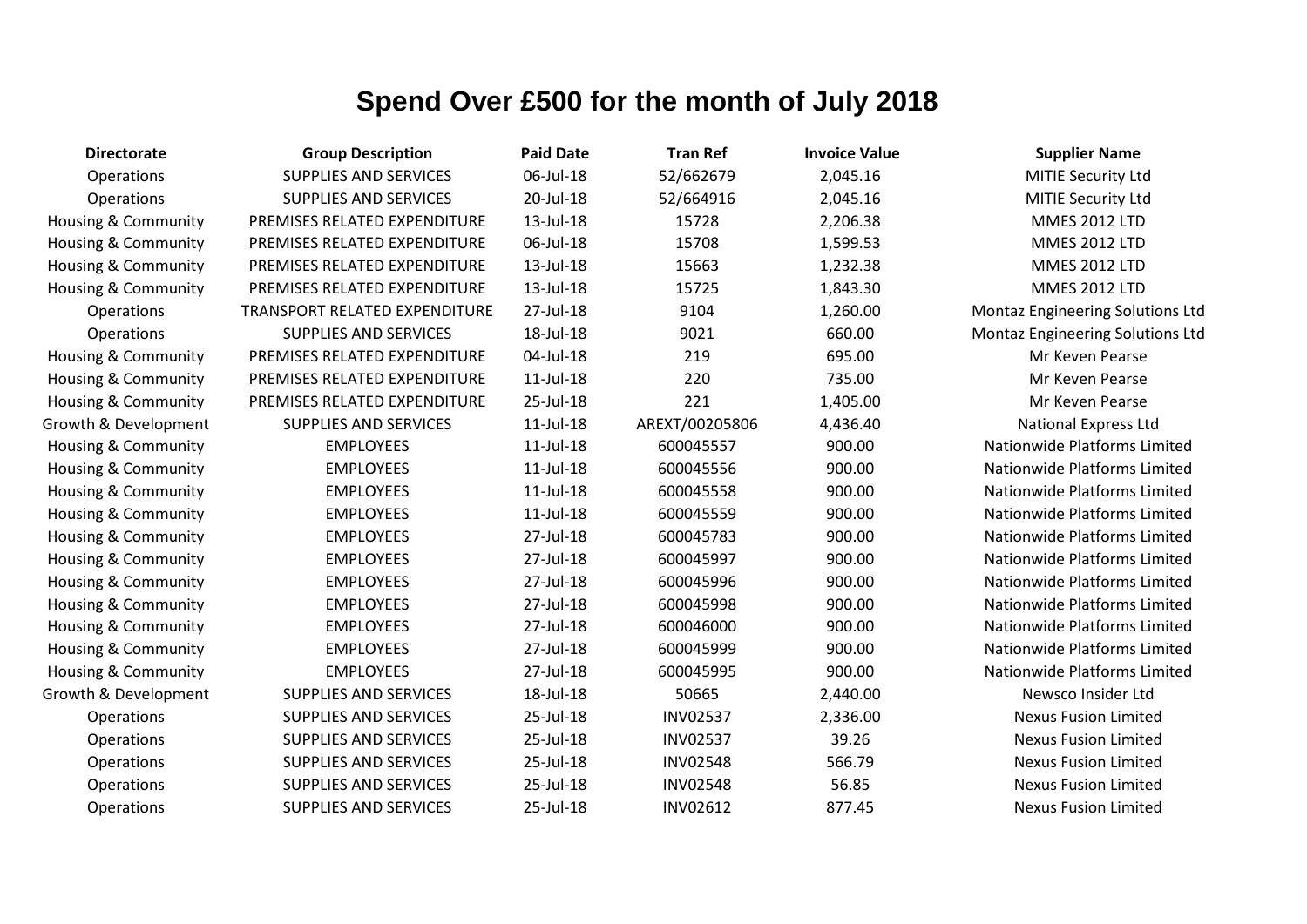| <b>Directorate</b>      | <b>Group Description</b>             | <b>Paid Date</b> | <b>Tran Ref</b>  | <b>Invoice Value</b> | <b>Supplier Name</b>                   |
|-------------------------|--------------------------------------|------------------|------------------|----------------------|----------------------------------------|
| Operations              | <b>SUPPLIES AND SERVICES</b>         | 30-Jul-18        | <b>INV02813</b>  | 1,754.90             | <b>Nexus Fusion Limited</b>            |
| Operations              | TRANSPORT RELATED EXPENDITURE        | 13-Jul-18        | 30107760         | 3,190.90             | Nissan Finance                         |
| <b>Balance Sheet</b>    | <b>CURRENT ASSETS</b>                | $11$ -Jul- $18$  | SI/04411752      | 587.00               | Nomix Enviro Limited                   |
| Housing & Community     | <b>TRANSFER PAYMENTS</b>             | 04-Jul-18        | <b>EPRF 1586</b> | 3,000.00             | North Taunton Partnership              |
| Operations              | <b>EMPLOYEES</b>                     | 04-Jul-18        | 16460528         | 536.25               | <b>Office Angels</b>                   |
| Operations              | <b>EMPLOYEES</b>                     | 04-Jul-18        | 16460529         | 543.40               | <b>Office Angels</b>                   |
| Operations              | <b>EMPLOYEES</b>                     | 18-Jul-18        | 16462848         | 550.55               | <b>Office Angels</b>                   |
| Operations              | <b>EMPLOYEES</b>                     | 18-Jul-18        | 16465132         | 571.28               | <b>Office Angels</b>                   |
| Operations              | <b>EMPLOYEES</b>                     | 18-Jul-18        | 16458286         | 529.10               | <b>Office Angels</b>                   |
| Operations              | <b>EMPLOYEES</b>                     | 20-Jul-18        | 16465133         | 913.11               | <b>Office Angels</b>                   |
| Operations              | SUPPLIES AND SERVICES                | 18-Jul-18        | 25491            | 427.50               | <b>OPAL ENVELOPES (SAPPHIRE)</b>       |
| Operations              | <b>SUPPLIES AND SERVICES</b>         | 18-Jul-18        | 25491            | 309.90               | <b>OPAL ENVELOPES (SAPPHIRE)</b>       |
| <b>Capital Payments</b> | <b>CAPITAL</b>                       | $11$ -Jul- $18$  | <b>INV-0160</b>  | 24,579.53            | <b>Otter South West LTD</b>            |
| <b>Capital Payments</b> | <b>CAPITAL</b>                       | 20-Jul-18        | <b>INV-0122</b>  | 8,031.95             | Otter South West LTD                   |
| <b>Capital Payments</b> | <b>CAPITAL</b>                       | 20-Jul-18        | <b>INV-0164</b>  | 33,540.47            | <b>Otter South West LTD</b>            |
| Housing & Community     | PREMISES RELATED EXPENDITURE         | 25-Jul-18        | <b>INV-0178</b>  | 5,863.47             | <b>Otter South West LTD</b>            |
| Housing & Community     | THIRD PARTY PAYMENTS                 | 13-Jul-18        | <b>EPRF 1609</b> | 650.00               | <b>Palmer Snell Lettings</b>           |
| Housing & Community     | THIRD PARTY PAYMENTS                 | 13-Jul-18        | <b>EPRF 1610</b> | 965.00               | <b>Palmer Snell Lettings</b>           |
| Operations              | SUPPLIES AND SERVICES                | 25-Jul-18        | 44817            | 263.70               | PAR Engineering (MK) Ltd               |
| Operations              | SUPPLIES AND SERVICES                | 25-Jul-18        | 44817            | 149.94               | PAR Engineering (MK) Ltd               |
| Operations              | SUPPLIES AND SERVICES                | 25-Jul-18        | 44817            | 739.70               | PAR Engineering (MK) Ltd               |
| Operations              | SUPPLIES AND SERVICES                | 25-Jul-18        | 44817            | 75.00                | PAR Engineering (MK) Ltd               |
| <b>Capital Payments</b> | <b>CAPITAL</b>                       | $11$ -Jul- $18$  | 152062           | 2,848.50             | PETER BRETT ASSOCIATES                 |
| Operations              | <b>SUPPLIES AND SERVICES</b>         | 25-Jul-18        | 188601           | 2,252.99             | Protective Wear Supplies Ltd t/a PWS   |
| Operations              | TRANSPORT RELATED EXPENDITURE        | 13-Jul-18        | M16C000890       | 3,282.60             | PSA Finance UK Ltd/aka Free2Move Lease |
| Operations              | TRANSPORT RELATED EXPENDITURE        | 13-Jul-18        | M16C000891       | 3,282.60             | PSA Finance UK Ltd/aka Free2Move Lease |
| Operations              | <b>TRANSPORT RELATED EXPENDITURE</b> | 13-Jul-18        | M171000243       | 3,282.60             | PSA Finance UK Ltd/aka Free2Move Lease |
| Operations              | TRANSPORT RELATED EXPENDITURE        | 13-Jul-18        | M16C000895       | 3,282.60             | PSA Finance UK Ltd/aka Free2Move Lease |
| Operations              | <b>TRANSPORT RELATED EXPENDITURE</b> | 13-Jul-18        | M16C000905       | 3,282.60             | PSA Finance UK Ltd/aka Free2Move Lease |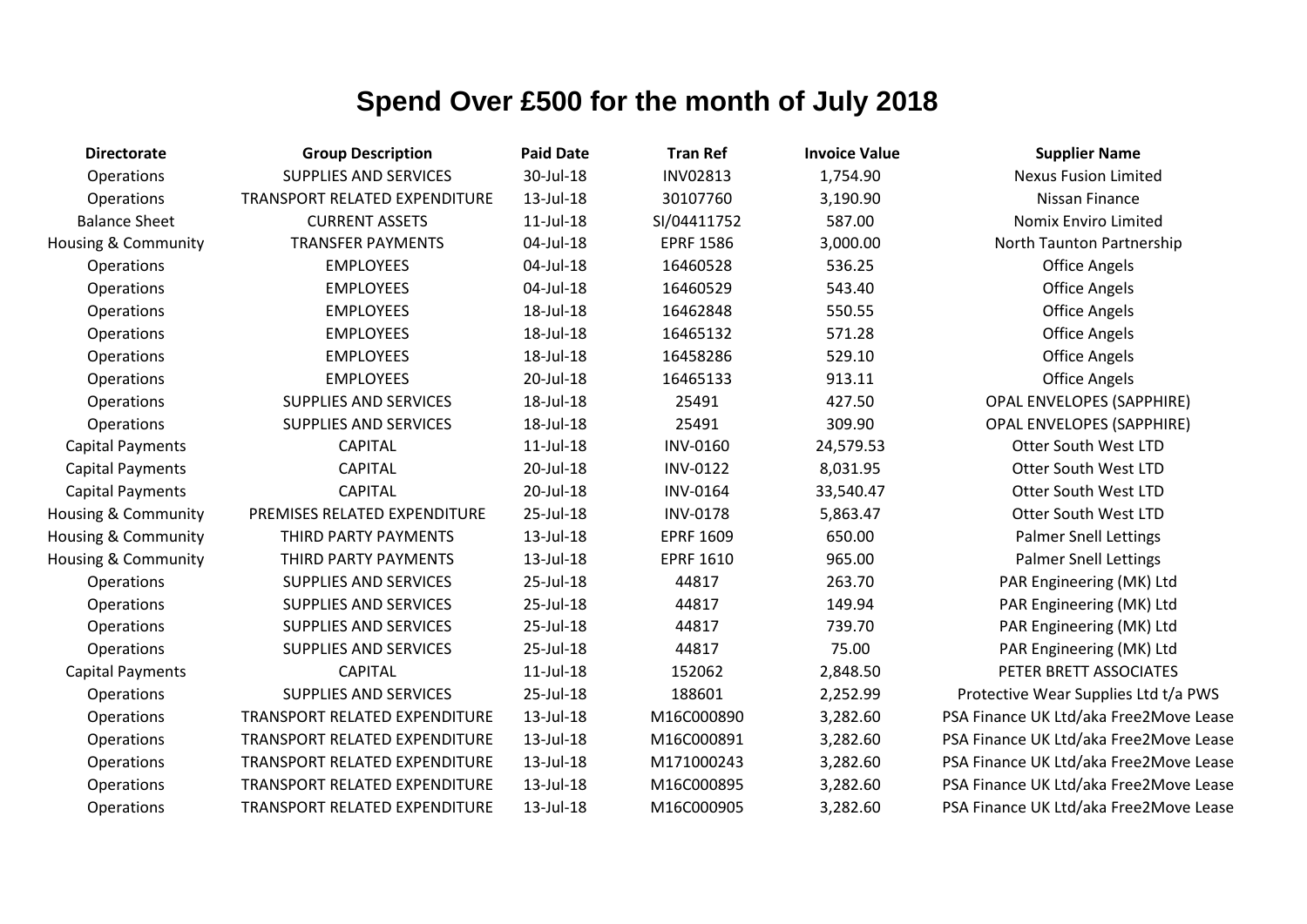| <b>Directorate</b>             | <b>Group Description</b>      | <b>Paid Date</b> | <b>Tran Ref</b>               | <b>Invoice Value</b> | <b>Supplier Name</b>                   |
|--------------------------------|-------------------------------|------------------|-------------------------------|----------------------|----------------------------------------|
| Operations                     | TRANSPORT RELATED EXPENDITURE | 13-Jul-18        | M16C000906                    | 3,282.60             | PSA Finance UK Ltd/aka Free2Move Lease |
| Operations                     | TRANSPORT RELATED EXPENDITURE | 13-Jul-18        | M171000248                    | 3,282.60             | PSA Finance UK Ltd/aka Free2Move Lease |
| <b>Housing &amp; Community</b> | PREMISES RELATED EXPENDITURE  | 20-Jul-18        | 7763ACW032                    | 2,914.38             | PTS (Plumbing Trade Supplies)          |
| <b>Housing &amp; Community</b> | PREMISES RELATED EXPENDITURE  | 04-Jul-18        | 173                           | 6,075.00             | PW SOLUTIONS                           |
| Housing & Community            | PREMISES RELATED EXPENDITURE  | 27-Jul-18        | 180                           | 11,020.00            | PW SOLUTIONS                           |
| Operations                     | <b>EMPLOYEES</b>              | 13-Jul-18        | 26267                         | 520.14               | Red Berry Recruitment                  |
| Operations                     | <b>EMPLOYEES</b>              | 18-Jul-18        | 26405                         | 524.45               | Red Berry Recruitment                  |
| <b>Housing &amp; Community</b> | <b>EMPLOYEES</b>              | $11$ -Jul- $18$  | <b>Redacted Personal Data</b> | 635.63               | <b>Redacted Personal Data</b>          |
| Housing & Community            | <b>EMPLOYEES</b>              | 06-Jul-18        | <b>Redacted Personal Data</b> | 694.17               | <b>Redacted Personal Data</b>          |
| <b>Housing &amp; Community</b> | <b>EMPLOYEES</b>              | 06-Jul-18        | <b>Redacted Personal Data</b> | 935.36               | <b>Redacted Personal Data</b>          |
| Housing & Community            | <b>EMPLOYEES</b>              | 06-Jul-18        | <b>Redacted Personal Data</b> | 830.65               | <b>Redacted Personal Data</b>          |
| Housing & Community            | <b>EMPLOYEES</b>              | 06-Jul-18        | <b>Redacted Personal Data</b> | 952.00               | <b>Redacted Personal Data</b>          |
| Housing & Community            | <b>EMPLOYEES</b>              | 18-Jul-18        | <b>Redacted Personal Data</b> | 616.58               | <b>Redacted Personal Data</b>          |
| Housing & Community            | <b>EMPLOYEES</b>              | 20-Jul-18        | <b>Redacted Personal Data</b> | 960.60               | <b>Redacted Personal Data</b>          |
| Housing & Community            | <b>EMPLOYEES</b>              | 13-Jul-18        | <b>Redacted Personal Data</b> | 635.63               | <b>Redacted Personal Data</b>          |
| <b>Housing &amp; Community</b> | <b>EMPLOYEES</b>              | 13-Jul-18        | <b>Redacted Personal Data</b> | 819.01               | <b>Redacted Personal Data</b>          |
| Housing & Community            | <b>EMPLOYEES</b>              | 20-Jul-18        | <b>Redacted Personal Data</b> | 948.00               | <b>Redacted Personal Data</b>          |
| <b>Housing &amp; Community</b> | <b>EMPLOYEES</b>              | 20-Jul-18        | <b>Redacted Personal Data</b> | 783.30               | <b>Redacted Personal Data</b>          |
| Housing & Community            | <b>EMPLOYEES</b>              | 20-Jul-18        | <b>Redacted Personal Data</b> | 635.63               | <b>Redacted Personal Data</b>          |
| Housing & Community            | <b>EMPLOYEES</b>              | 20-Jul-18        | <b>Redacted Personal Data</b> | 830.96               | <b>Redacted Personal Data</b>          |
| Housing & Community            | <b>EMPLOYEES</b>              | 27-Jul-18        | <b>Redacted Personal Data</b> | 580.54               | <b>Redacted Personal Data</b>          |
| Housing & Community            | <b>EMPLOYEES</b>              | 27-Jul-18        | <b>Redacted Personal Data</b> | 960.60               | <b>Redacted Personal Data</b>          |
| Housing & Community            | <b>EMPLOYEES</b>              | 27-Jul-18        | <b>Redacted Personal Data</b> | 551.25               | <b>Redacted Personal Data</b>          |
| Operations                     | <b>EMPLOYEES</b>              | 06-Jul-18        | <b>Redacted Personal Data</b> | 1,821.75             | <b>Redacted Personal Data</b>          |
| Operations                     | <b>EMPLOYEES</b>              | 18-Jul-18        | <b>Redacted Personal Data</b> | 1,821.75             | <b>Redacted Personal Data</b>          |
| Cost of Services               | <b>EMPLOYEES</b>              | 04-Jul-18        | <b>Redacted Personal Data</b> | 1,800.00             | <b>Redacted Personal Data</b>          |
| Cost of Services               | <b>EMPLOYEES</b>              | $11$ -Jul- $18$  | <b>Redacted Personal Data</b> | 1,620.00             | <b>Redacted Personal Data</b>          |
| Cost of Services               | <b>EMPLOYEES</b>              | 18-Jul-18        | <b>Redacted Personal Data</b> | 1,800.00             | <b>Redacted Personal Data</b>          |
| Cost of Services               | <b>EMPLOYEES</b>              | 25-Jul-18        | <b>Redacted Personal Data</b> | 1,530.00             | <b>Redacted Personal Data</b>          |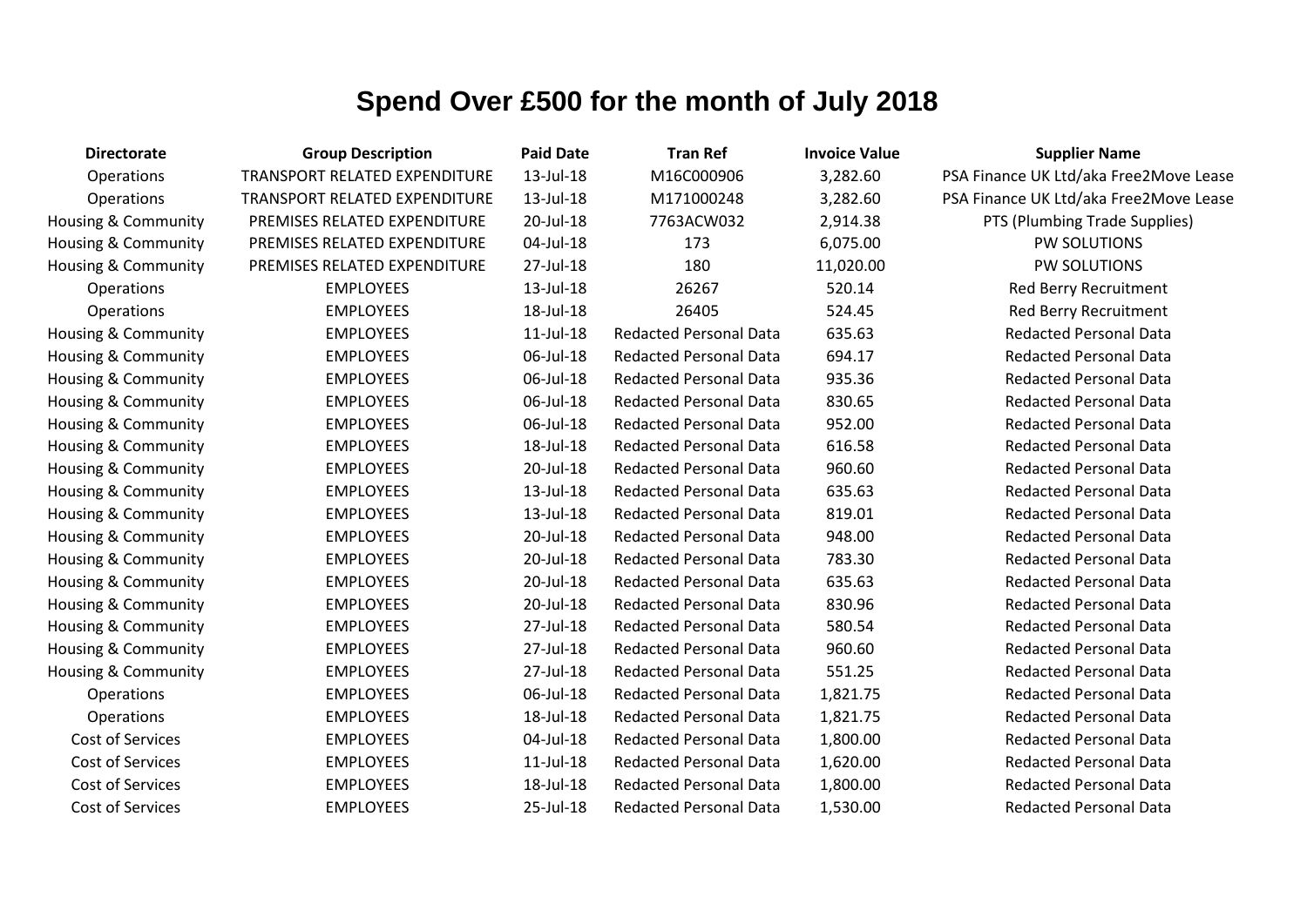| <b>Directorate</b>             | <b>Group Description</b>     | <b>Paid Date</b> | <b>Tran Ref</b>               | <b>Invoice Value</b> | <b>Supplier Name</b>     |
|--------------------------------|------------------------------|------------------|-------------------------------|----------------------|--------------------------|
| Cost of Services               | <b>EMPLOYEES</b>             | 30-Jul-18        | <b>Redacted Personal Data</b> | 1,620.00             | <b>Redacted Personal</b> |
| Operations                     | <b>EMPLOYEES</b>             | 04-Jul-18        | <b>Redacted Personal Data</b> | 740.00               | <b>Redacted Personal</b> |
| Operations                     | <b>EMPLOYEES</b>             | 04-Jul-18        | <b>Redacted Personal Data</b> | 740.00               | <b>Redacted Personal</b> |
| Operations                     | <b>EMPLOYEES</b>             | 04-Jul-18        | <b>Redacted Personal Data</b> | 740.00               | <b>Redacted Personal</b> |
| Operations                     | <b>EMPLOYEES</b>             | 04-Jul-18        | <b>Redacted Personal Data</b> | 740.00               | <b>Redacted Personal</b> |
| Operations                     | <b>EMPLOYEES</b>             | 04-Jul-18        | <b>Redacted Personal Data</b> | 740.00               | <b>Redacted Personal</b> |
| Operations                     | <b>EMPLOYEES</b>             | 18-Jul-18        | <b>Redacted Personal Data</b> | 740.00               | <b>Redacted Personal</b> |
| Operations                     | <b>EMPLOYEES</b>             | 18-Jul-18        | <b>Redacted Personal Data</b> | 740.00               | <b>Redacted Personal</b> |
| Operations                     | <b>EMPLOYEES</b>             | 25-Jul-18        | <b>Redacted Personal Data</b> | 740.00               | <b>Redacted Personal</b> |
| Operations                     | <b>SUPPLIES AND SERVICES</b> | 30-Jul-18        | <b>Redacted Personal Data</b> | 547.50               | <b>Redacted Personal</b> |
| Housing & Community            | <b>EMPLOYEES</b>             | 04-Jul-18        | <b>Redacted Personal Data</b> | 1,260.00             | <b>Redacted Personal</b> |
| Housing & Community            | <b>EMPLOYEES</b>             | 13-Jul-18        | <b>Redacted Personal Data</b> | 1,911.75             | <b>Redacted Personal</b> |
| Operations                     | <b>EMPLOYEES</b>             | 18-Jul-18        | <b>Redacted Personal Data</b> | 1,203.93             | <b>Redacted Personal</b> |
| Operations                     | <b>EMPLOYEES</b>             | 18-Jul-18        | <b>Redacted Personal Data</b> | 2,006.55             | <b>Redacted Personal</b> |
| <b>Housing &amp; Community</b> | <b>EMPLOYEES</b>             | 25-Jul-18        | <b>Redacted Personal Data</b> | 2,025.86             | <b>Redacted Personal</b> |
| Housing & Community            | <b>EMPLOYEES</b>             | 20-Jul-18        | <b>Redacted Personal Data</b> | 1,911.75             | <b>Redacted Personal</b> |
| Housing & Community            | <b>EMPLOYEES</b>             | 25-Jul-18        | <b>Redacted Personal Data</b> | 945.00               | <b>Redacted Personal</b> |
| Operations                     | <b>EMPLOYEES</b>             | 20-Jul-18        | <b>Redacted Personal Data</b> | 2,006.55             | <b>Redacted Personal</b> |
| Operations                     | <b>EMPLOYEES</b>             | 13-Jul-18        | <b>Redacted Personal Data</b> | 802.62               | <b>Redacted Personal</b> |
| Growth & Development           | <b>SUPPLIES AND SERVICES</b> | 13-Jul-18        | <b>Redacted Personal Data</b> | 5,280.76             | <b>Redacted Personal</b> |
| Housing & Community            | <b>EMPLOYEES</b>             | $11$ -Jul- $18$  | <b>Redacted Personal Data</b> | 813.95               | <b>Redacted Personal</b> |
| Housing & Community            | <b>EMPLOYEES</b>             | 04-Jul-18        | <b>Redacted Personal Data</b> | 840.00               | <b>Redacted Personal</b> |
| Housing & Community            | <b>EMPLOYEES</b>             | 06-Jul-18        | <b>Redacted Personal Data</b> | 924.00               | <b>Redacted Personal</b> |
| Housing & Community            | <b>EMPLOYEES</b>             | 13-Jul-18        | <b>Redacted Personal Data</b> | 661.25               | <b>Redacted Personal</b> |
| <b>Housing &amp; Community</b> | <b>EMPLOYEES</b>             | $11$ -Jul- $18$  | <b>Redacted Personal Data</b> | 920.00               | <b>Redacted Personal</b> |
| Housing & Community            | <b>EMPLOYEES</b>             | $11$ -Jul- $18$  | <b>Redacted Personal Data</b> | 982.40               | <b>Redacted Personal</b> |
| Housing & Community            | <b>EMPLOYEES</b>             | 11-Jul-18        | <b>Redacted Personal Data</b> | 828.00               | <b>Redacted Personal</b> |
| Housing & Community            | <b>EMPLOYEES</b>             | 13-Jul-18        | <b>Redacted Personal Data</b> | 943.00               | <b>Redacted Personal</b> |
| Housing & Community            | <b>EMPLOYEES</b>             | 13-Jul-18        | <b>Redacted Personal Data</b> | 943.00               | <b>Redacted Personal</b> |

Redacted Personal Data **Redacted Personal Data** Redacted Personal Data Redacted Personal Data **Redacted Personal Data Redacted Personal Data Redacted Personal Data Redacted Personal Data Redacted Personal Data Redacted Personal Data** Redacted Personal Data Redacted Personal Data **Redacted Personal Data Redacted Personal Data** Redacted Personal Data Redacted Personal Data Redacted Personal Data **Redacted Personal Data Redacted Personal Data Redacted Personal Data** Redacted Personal Data Redacted Personal Data Redacted Personal Data Redacted Personal Data Redacted Personal Data Redacted Personal Data Redacted Personal Data Redacted Personal Data Redacted Personal Data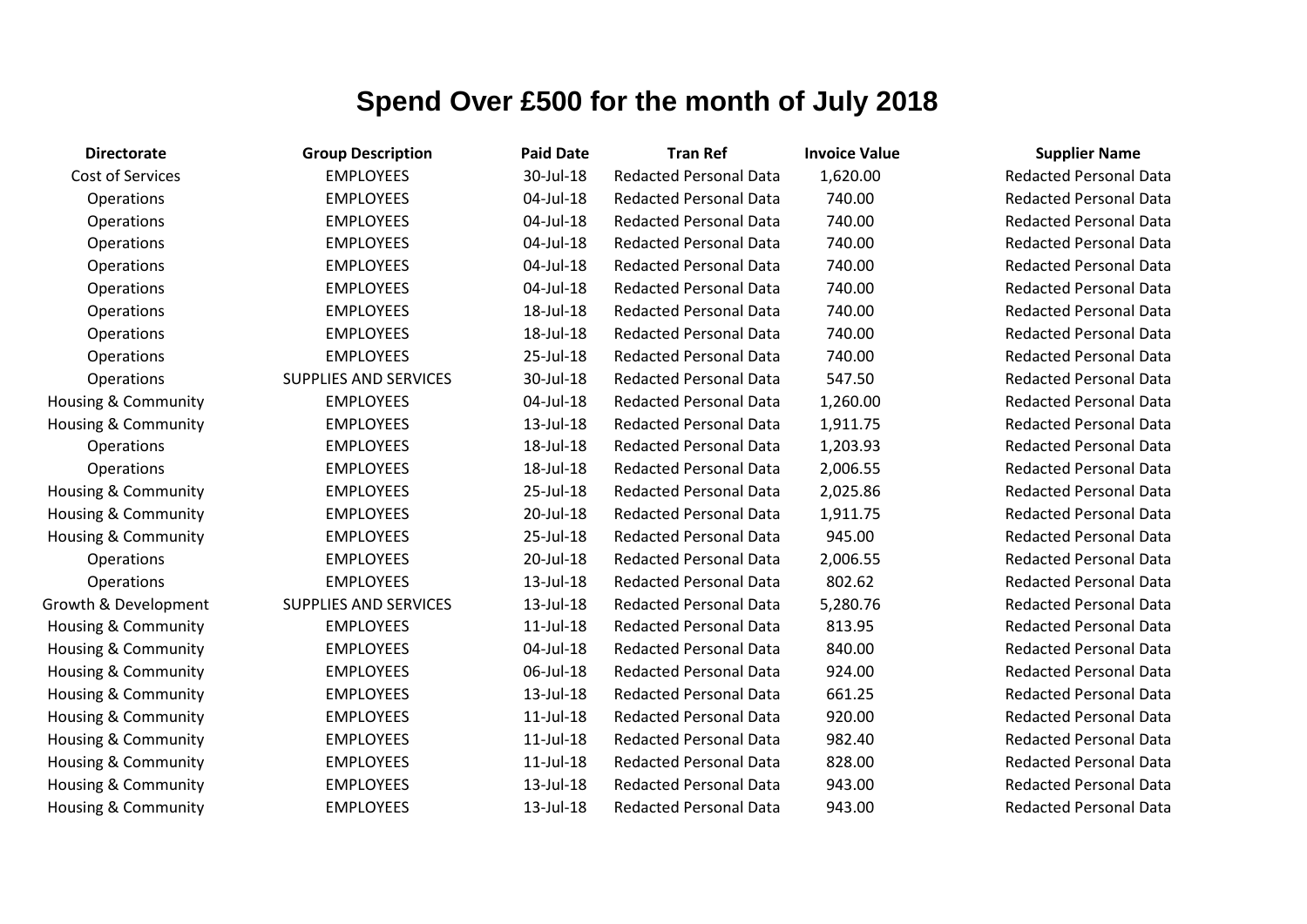| <b>Directorate</b>             | <b>Group Description</b>     | <b>Paid Date</b> | <b>Tran Ref</b>               | <b>Invoice Value</b> | <b>Supplier Name</b>     |
|--------------------------------|------------------------------|------------------|-------------------------------|----------------------|--------------------------|
| Housing & Community            | <b>EMPLOYEES</b>             | 13-Jul-18        | <b>Redacted Personal Data</b> | 879.75               | <b>Redacted Personal</b> |
| <b>Housing &amp; Community</b> | <b>EMPLOYEES</b>             | 13-Jul-18        | <b>Redacted Personal Data</b> | 798.00               | <b>Redacted Personal</b> |
| <b>Housing &amp; Community</b> | <b>EMPLOYEES</b>             | 20-Jul-18        | Redacted Personal Data        | 943.00               | <b>Redacted Personal</b> |
| Housing & Community            | <b>EMPLOYEES</b>             | 20-Jul-18        | <b>Redacted Personal Data</b> | 891.25               | <b>Redacted Personal</b> |
| <b>Housing &amp; Community</b> | <b>EMPLOYEES</b>             | 20-Jul-18        | <b>Redacted Personal Data</b> | 938.05               | <b>Redacted Personal</b> |
| <b>Housing &amp; Community</b> | <b>EMPLOYEES</b>             | 27-Jul-18        | <b>Redacted Personal Data</b> | 920.00               | <b>Redacted Personal</b> |
| Housing & Community            | <b>EMPLOYEES</b>             | 27-Jul-18        | <b>Redacted Personal Data</b> | 678.50               | <b>Redacted Personal</b> |
| <b>Housing &amp; Community</b> | <b>EMPLOYEES</b>             | 27-Jul-18        | <b>Redacted Personal Data</b> | 900.55               | <b>Redacted Personal</b> |
| <b>Housing &amp; Community</b> | <b>EMPLOYEES</b>             | 27-Jul-18        | <b>Redacted Personal Data</b> | 924.00               | <b>Redacted Personal</b> |
| <b>Housing &amp; Community</b> | <b>TRANSFER PAYMENTS</b>     | 27-Jul-18        | <b>Redacted Personal Data</b> | 4,897.25             | <b>Redacted Personal</b> |
| <b>Housing &amp; Community</b> | THIRD PARTY PAYMENTS         | 03-Jul-18        | <b>Redacted Personal Data</b> | 900.00               | <b>Redacted Personal</b> |
| Housing & Community            | THIRD PARTY PAYMENTS         | 03-Jul-18        | <b>Redacted Personal Data</b> | 75.00                | <b>Redacted Personal</b> |
| Housing & Community            | <b>EMPLOYEES</b>             | 04-Jul-18        | <b>Redacted Personal Data</b> | 942.50               | <b>Redacted Personal</b> |
| <b>Housing &amp; Community</b> | <b>EMPLOYEES</b>             | 18-Jul-18        | <b>Redacted Personal Data</b> | 1,153.75             | <b>Redacted Personal</b> |
| <b>Housing &amp; Community</b> | <b>EMPLOYEES</b>             | 25-Jul-18        | <b>Redacted Personal Data</b> | 1,397.50             | <b>Redacted Personal</b> |
| <b>Housing &amp; Community</b> | <b>SUPPLIES AND SERVICES</b> | $11$ -Jul- $18$  | <b>Redacted Personal Data</b> | 23,389.80            | <b>Redacted Personal</b> |
| <b>Housing &amp; Community</b> | <b>SUPPLIES AND SERVICES</b> | 25-Jul-18        | <b>Redacted Personal Data</b> | 1,519.16             | <b>Redacted Personal</b> |
| <b>Housing &amp; Community</b> | <b>SUPPLIES AND SERVICES</b> | 25-Jul-18        | <b>Redacted Personal Data</b> | 1,929.60             | <b>Redacted Personal</b> |
| Growth & Development           | <b>EMPLOYEES</b>             | 06-Jul-18        | <b>Redacted Personal Data</b> | 1,289.05             | <b>Redacted Personal</b> |
| Growth & Development           | <b>EMPLOYEES</b>             | 20-Jul-18        | <b>Redacted Personal Data</b> | 1,108.45             | <b>Redacted Personal</b> |
| Growth & Development           | <b>EMPLOYEES</b>             | 18-Jul-18        | <b>Redacted Personal Data</b> | 1,219.05             | <b>Redacted Personal</b> |
| Growth & Development           | <b>EMPLOYEES</b>             | 27-Jul-18        | <b>Redacted Personal Data</b> | 1,226.40             | <b>Redacted Personal</b> |
| Growth & Development           | <b>EMPLOYEES</b>             | 18-Jul-18        | Redacted Personal Data        | 1,460.00             | <b>Redacted Personal</b> |
| Growth & Development           | <b>EMPLOYEES</b>             | 18-Jul-18        | <b>Redacted Personal Data</b> | 1,207.50             | <b>Redacted Personal</b> |
| Cost of Services               | <b>EMPLOYEES</b>             | 18-Jul-18        | <b>Redacted Personal Data</b> | 1,207.50             | <b>Redacted Personal</b> |
| Growth & Development           | <b>EMPLOYEES</b>             | 18-Jul-18        | <b>Redacted Personal Data</b> | 1,127.29             | <b>Redacted Personal</b> |
| Cost of Services               | <b>EMPLOYEES</b>             | 18-Jul-18        | <b>Redacted Personal Data</b> | 1,127.29             | <b>Redacted Personal</b> |
| Growth & Development           | <b>EMPLOYEES</b>             | 18-Jul-18        | <b>Redacted Personal Data</b> | 791.93               | <b>Redacted Personal</b> |
| <b>Cost of Services</b>        | <b>EMPLOYEES</b>             | 18-Jul-18        | <b>Redacted Personal Data</b> | 791.94               | <b>Redacted Personal</b> |

Redacted Personal Data Redacted Personal Data Redacted Personal Data Redacted Personal Data Redacted Personal Data Redacted Personal Data Redacted Personal Data **Redacted Personal Data** Redacted Personal Data Redacted Personal Data Redacted Personal Data Redacted Personal Data Redacted Personal Data Redacted Personal Data Redacted Personal Data **Bedacted Personal Data Redacted Personal Data Redacted Personal Data Bedacted Personal Data Redacted Personal Data Redacted Personal Data** Redacted Personal Data **Redacted Personal Data** Redacted Personal Data Redacted Personal Data **Redacted Personal Data** 

**Redacted Personal Data** 

Redacted Personal Data Redacted Personal Data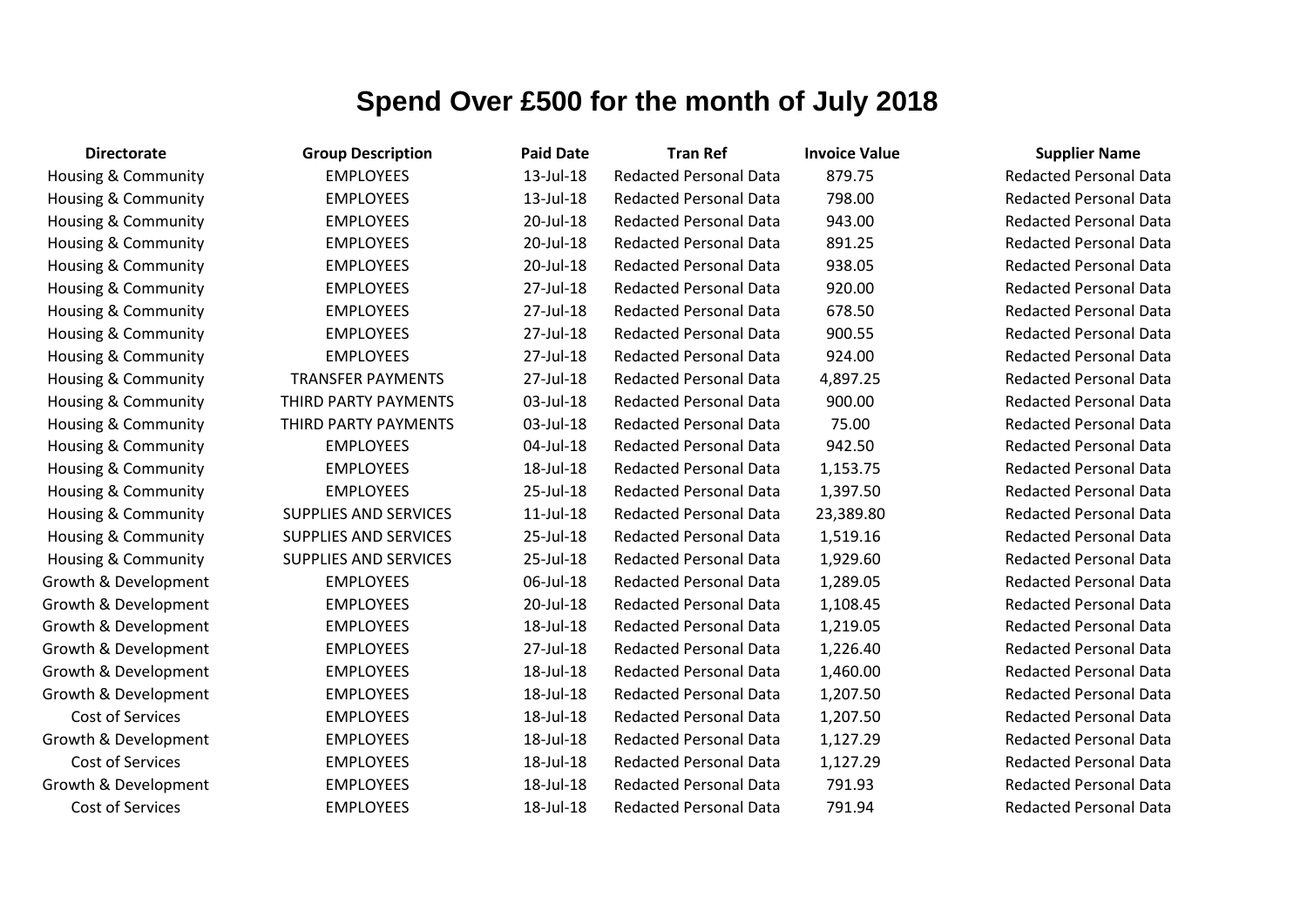| <b>Directorate</b>      | <b>Group Description</b>     | <b>Paid Date</b> | <b>Tran Ref</b>               | <b>Invoice Value</b> | <b>Supplier Name</b>     |
|-------------------------|------------------------------|------------------|-------------------------------|----------------------|--------------------------|
| Growth & Development    | <b>EMPLOYEES</b>             | 18-Jul-18        | <b>Redacted Personal Data</b> | 834.35               | <b>Redacted Personal</b> |
| Cost of Services        | <b>EMPLOYEES</b>             | 18-Jul-18        | <b>Redacted Personal Data</b> | 208.59               | <b>Redacted Personal</b> |
| Growth & Development    | <b>EMPLOYEES</b>             | 18-Jul-18        | <b>Redacted Personal Data</b> | 788.90               | <b>Redacted Personal</b> |
| Cost of Services        | <b>EMPLOYEES</b>             | 18-Jul-18        | <b>Redacted Personal Data</b> | 788.90               | <b>Redacted Personal</b> |
| Growth & Development    | <b>EMPLOYEES</b>             | 18-Jul-18        | <b>Redacted Personal Data</b> | 764.22               | <b>Redacted Personal</b> |
| Cost of Services        | <b>EMPLOYEES</b>             | 18-Jul-18        | <b>Redacted Personal Data</b> | 764.23               | <b>Redacted Personal</b> |
| Growth & Development    | <b>EMPLOYEES</b>             | 18-Jul-18        | <b>Redacted Personal Data</b> | 857.44               | <b>Redacted Personal</b> |
| Cost of Services        | <b>EMPLOYEES</b>             | 18-Jul-18        | <b>Redacted Personal Data</b> | 857.44               | <b>Redacted Personal</b> |
| Operations              | <b>EMPLOYEES</b>             | 04-Jul-18        | <b>Redacted Personal Data</b> | 624.99               | <b>Redacted Personal</b> |
| Operations              | <b>EMPLOYEES</b>             | 18-Jul-18        | <b>Redacted Personal Data</b> | 670.17               | <b>Redacted Personal</b> |
| Operations              | <b>EMPLOYEES</b>             | 18-Jul-18        | <b>Redacted Personal Data</b> | 564.75               | <b>Redacted Personal</b> |
| Operations              | <b>EMPLOYEES</b>             | 25-Jul-18        | <b>Redacted Personal Data</b> | 640.05               | <b>Redacted Personal</b> |
| Housing & Community     | <b>EMPLOYEES</b>             | 30-Jul-18        | <b>Redacted Personal Data</b> | 993.75               | <b>Redacted Personal</b> |
| <b>Capital Payments</b> | <b>CAPITAL</b>               | 27-Jul-18        | <b>Redacted Personal Data</b> | 2,600.00             | <b>Redacted Personal</b> |
| Housing & Community     | <b>SUPPLIES AND SERVICES</b> | 30-Jul-18        | <b>Redacted Personal Data</b> | 750.00               | <b>Redacted Personal</b> |
| Housing & Community     | <b>SUPPLIES AND SERVICES</b> | 30-Jul-18        | <b>Redacted Personal Data</b> | 750.00               | <b>Redacted Personal</b> |
| Housing & Community     | <b>SUPPLIES AND SERVICES</b> | 30-Jul-18        | <b>Redacted Personal Data</b> | 750.00               | <b>Redacted Personal</b> |
| Housing & Community     | <b>EMPLOYEES</b>             | 13-Jul-18        | <b>Redacted Personal Data</b> | 870.00               | <b>Redacted Personal</b> |
| Housing & Community     | <b>EMPLOYEES</b>             | $11$ -Jul- $18$  | <b>Redacted Personal Data</b> | 852.00               | <b>Redacted Personal</b> |
| Housing & Community     | <b>EMPLOYEES</b>             | 20-Jul-18        | <b>Redacted Personal Data</b> | 720.00               | <b>Redacted Personal</b> |
| Housing & Community     | <b>EMPLOYEES</b>             | 27-Jul-18        | <b>Redacted Personal Data</b> | 870.00               | <b>Redacted Personal</b> |
| Growth & Development    | <b>EMPLOYEES</b>             | $11$ -Jul- $18$  | <b>Redacted Personal Data</b> | 1,055.25             | <b>Redacted Personal</b> |
| Growth & Development    | <b>EMPLOYEES</b>             | $11$ -Jul- $18$  | <b>Redacted Personal Data</b> | 1,013.36             | <b>Redacted Personal</b> |
| Growth & Development    | <b>EMPLOYEES</b>             | 13-Jul-18        | <b>Redacted Personal Data</b> | 1,560.00             | <b>Redacted Personal</b> |
| Cost of Services        | <b>EMPLOYEES</b>             | 13-Jul-18        | <b>Redacted Personal Data</b> | 390.00               | <b>Redacted Personal</b> |
| Growth & Development    | <b>EMPLOYEES</b>             | $11$ -Jul- $18$  | <b>Redacted Personal Data</b> | 737.73               | <b>Redacted Personal</b> |
| Growth & Development    | <b>EMPLOYEES</b>             | 13-Jul-18        | <b>Redacted Personal Data</b> | 1,136.00             | <b>Redacted Personal</b> |
| <b>Cost of Services</b> | <b>EMPLOYEES</b>             | 13-Jul-18        | <b>Redacted Personal Data</b> | 284.00               | <b>Redacted Personal</b> |
| Growth & Development    | <b>EMPLOYEES</b>             | 13-Jul-18        | <b>Redacted Personal Data</b> | 1,144.00             | <b>Redacted Personal</b> |

**Redacted Personal Data Redacted Personal Data** Redacted Personal Data Redacted Personal Data **Redacted Personal Data Redacted Personal Data Redacted Personal Data Redacted Personal Data Redacted Personal Data Redacted Personal Data Redacted Personal Data Redacted Personal Data** Redacted Personal Data Redacted Personal Data Redacted Personal Data Redacted Personal Data Redacted Personal Data Redacted Personal Data Redacted Personal Data Redacted Personal Data Redacted Personal Data **Redacted Personal Data Redacted Personal Data** Redacted Personal Data **Redacted Personal Data** Redacted Personal Data **Redacted Personal Data** Redacted Personal Data **Redacted Personal Data**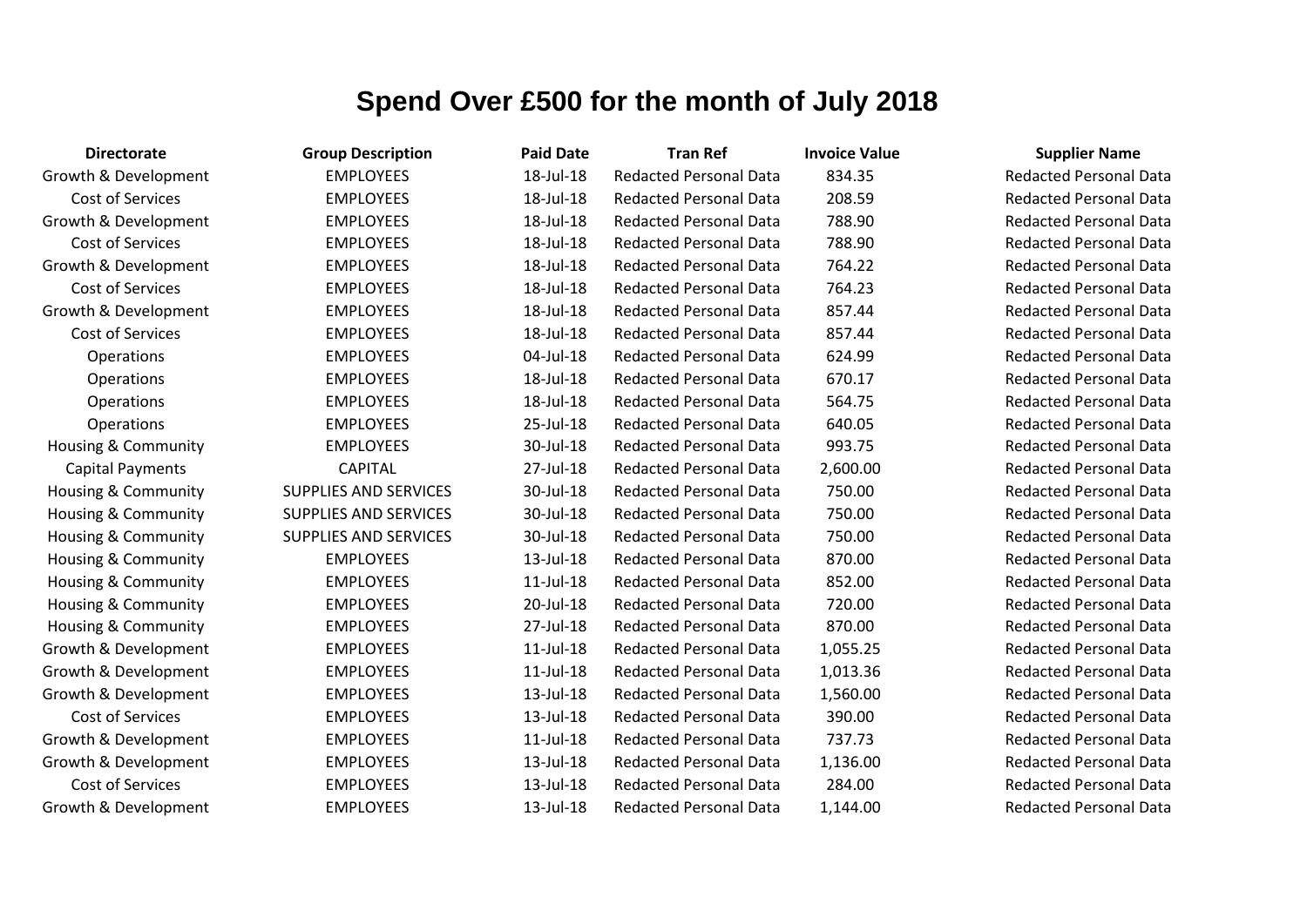| <b>Directorate</b>             | <b>Group Description</b>     | <b>Paid Date</b> | <b>Tran Ref</b>               | <b>Invoice Value</b> | <b>Supplier Name</b>            |
|--------------------------------|------------------------------|------------------|-------------------------------|----------------------|---------------------------------|
| <b>Cost of Services</b>        | <b>EMPLOYEES</b>             | 13-Jul-18        | <b>Redacted Personal Data</b> | 286.00               | <b>Redacted Personal Data</b>   |
| Growth & Development           | <b>EMPLOYEES</b>             | 13-Jul-18        | <b>Redacted Personal Data</b> | 1,210.56             | <b>Redacted Personal Data</b>   |
| Cost of Services               | <b>EMPLOYEES</b>             | 13-Jul-18        | <b>Redacted Personal Data</b> | 302.64               | <b>Redacted Personal Data</b>   |
| Operations                     | PREMISES RELATED EXPENDITURE | 06-Jul-18        | 25068                         | 861.77               | <b>RHINO FIRE CONTROL</b>       |
| Housing & Community            | PREMISES RELATED EXPENDITURE | 25-Jul-18        | 25330                         | 20.44                | RHINO FIRE CONTROL              |
| Operations                     | PREMISES RELATED EXPENDITURE | 25-Jul-18        | 25330                         | 140.39               | RHINO FIRE CONTROL              |
| Operations                     | PREMISES RELATED EXPENDITURE | 25-Jul-18        | 25330                         | 201.41               | RHINO FIRE CONTROL              |
| Operations                     | PREMISES RELATED EXPENDITURE | 25-Jul-18        | 25330                         | 767.39               | RHINO FIRE CONTROL              |
| Operations                     | PREMISES RELATED EXPENDITURE | 25-Jul-18        | 25330                         | 152.12               | RHINO FIRE CONTROL              |
| Housing & Community            | PREMISES RELATED EXPENDITURE | 25-Jul-18        | 25330                         | 217.38               | RHINO FIRE CONTROL              |
| Operations                     | PREMISES RELATED EXPENDITURE | 25-Jul-18        | 25330                         | 49.30                | RHINO FIRE CONTROL              |
| Operations                     | PREMISES RELATED EXPENDITURE | 18-Jul-18        | RSIN0259171                   | 752.00               | <b>Rigby Taylor Ltd</b>         |
| Operations                     | PREMISES RELATED EXPENDITURE | 18-Jul-18        | RSIN0259171                   | 752.00               | Rigby Taylor Ltd                |
| <b>Balance Sheet</b>           | <b>CURRENT ASSETS</b>        | 13-Jul-18        | 246469                        | 1,114.12             | RITHERDON & CO.LIMITED          |
| <b>Cost of Services</b>        | <b>SUPPLIES AND SERVICES</b> | 11-Jul-18        | 285                           | 2,625.00             | Rob North                       |
| <b>Balance Sheet</b>           | <b>CURRENT ASSETS</b>        | 18-Jul-18        | D0204881                      | 589.30               | <b>ROBBINS LTD</b>              |
| Operations                     | <b>SUPPLIES AND SERVICES</b> | $11$ -Jul- $18$  | 9056568814                    | 1,119.74             | ROYAL MAIL GROUP LTD            |
| Operations                     | SUPPLIES AND SERVICES        | $11$ -Jul- $18$  | 905673900                     | 1,554.17             | ROYAL MAIL GROUP LTD            |
| Operations                     | <b>SUPPLIES AND SERVICES</b> | 11-Jul-18        | 905673900                     | 27.93                | ROYAL MAIL GROUP LTD            |
| Operations                     | <b>SUPPLIES AND SERVICES</b> | $11$ -Jul- $18$  | 9056281746                    | 1,233.62             | ROYAL MAIL GROUP LTD            |
| Operations                     | <b>SUPPLIES AND SERVICES</b> | 18-Jul-18        | 9056818171                    | 2,504.64             | ROYAL MAIL GROUP LTD            |
| <b>Capital Payments</b>        | <b>CAPITAL</b>               | 06-Jul-18        | 118905                        | 571.20               | S. MORRIS LTD                   |
| Operations                     | <b>SUPPLIES AND SERVICES</b> | 04-Jul-18        | 91644                         | 2,086.00             | <b>SHARPE PRITCHARD</b>         |
| <b>Housing &amp; Community</b> | <b>SUPPLIES AND SERVICES</b> | 27-Jul-18        | TDBC-0145                     | 550.00               | <b>Simon Rugg</b>               |
| <b>Housing &amp; Community</b> | <b>SUPPLIES AND SERVICES</b> | 25-Jul-18        | IN/15346                      | 3,025.00             | Site Vision Surveys Ltd         |
| Operations                     | <b>SUPPLIES AND SERVICES</b> | 18-Jul-18        | 120296                        | 380.00               | <b>Smilers Sand &amp; Stone</b> |
| Operations                     | <b>SUPPLIES AND SERVICES</b> | 18-Jul-18        | 120296                        | 247.00               | <b>Smilers Sand &amp; Stone</b> |
| Operations                     | <b>SUPPLIES AND SERVICES</b> | 18-Jul-18        | 120296                        | 494.00               | <b>Smilers Sand &amp; Stone</b> |
| Operations                     | <b>SUPPLIES AND SERVICES</b> | 18-Jul-18        | 120296                        | 182.00               | <b>Smilers Sand &amp; Stone</b> |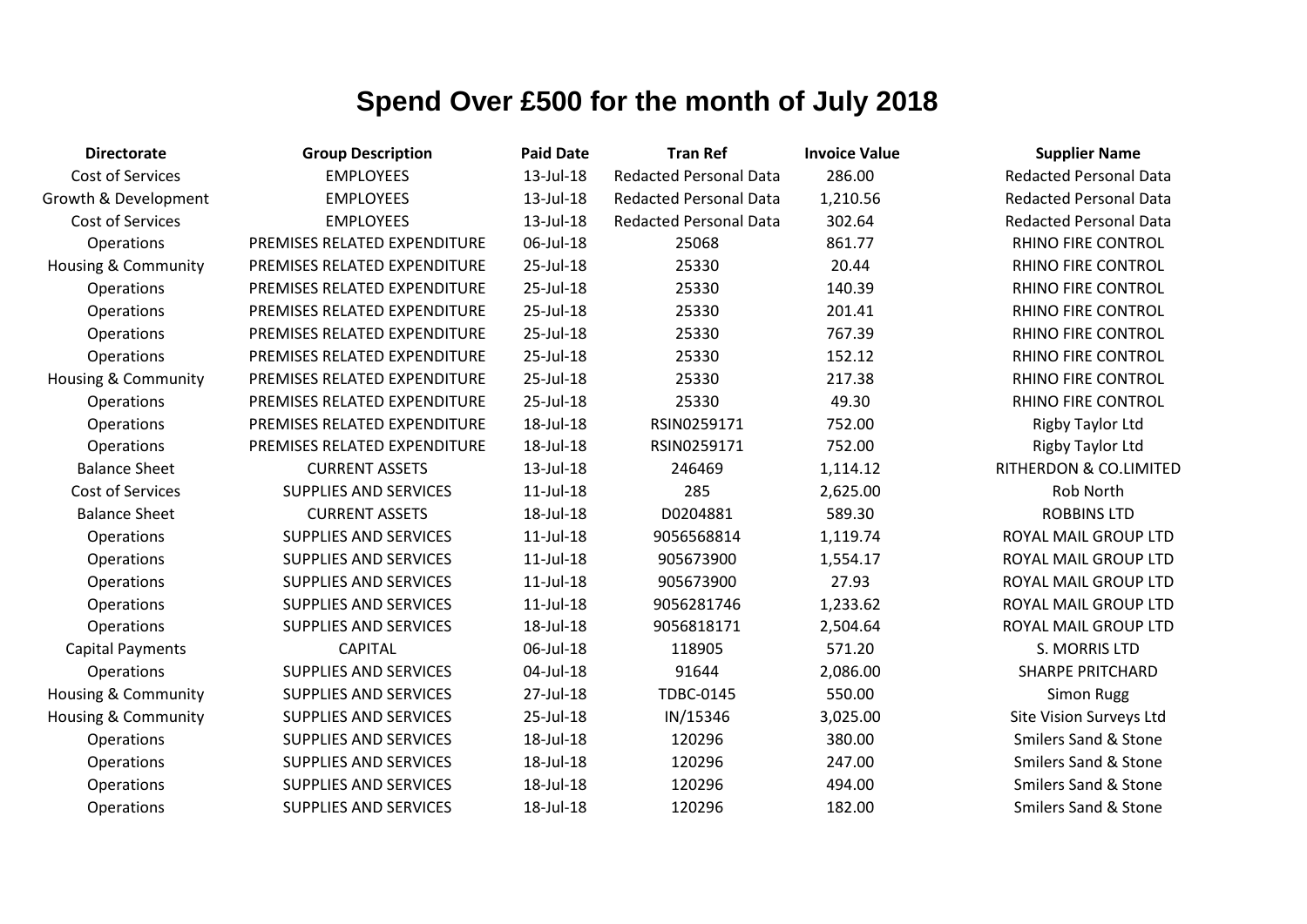| <b>Directorate</b>             | <b>Group Description</b>     | <b>Paid Date</b> | <b>Tran Ref</b>  | <b>Invoice Value</b> | <b>Supplier Name</b>                 |
|--------------------------------|------------------------------|------------------|------------------|----------------------|--------------------------------------|
| Housing & Community            | PREMISES RELATED EXPENDITURE | 25-Jul-18        | 9900407758       | 83.20                | Sodexo Limited                       |
| Housing & Community            | PREMISES RELATED EXPENDITURE | 25-Jul-18        | 9900407758       | 61.23                | Sodexo Limited                       |
| Housing & Community            | PREMISES RELATED EXPENDITURE | 25-Jul-18        | 9900407758       | 13.45                | Sodexo Limited                       |
| <b>Housing &amp; Community</b> | PREMISES RELATED EXPENDITURE | 25-Jul-18        | 9900407758       | 77.53                | Sodexo Limited                       |
| <b>Housing &amp; Community</b> | PREMISES RELATED EXPENDITURE | 25-Jul-18        | 9900407758       | 56.00                | Sodexo Limited                       |
| Housing & Community            | PREMISES RELATED EXPENDITURE | 25-Jul-18        | 9900407758       | 74.26                | Sodexo Limited                       |
| Housing & Community            | PREMISES RELATED EXPENDITURE | 25-Jul-18        | 9900407758       | 114.61               | Sodexo Limited                       |
| Housing & Community            | PREMISES RELATED EXPENDITURE | 25-Jul-18        | 9900407758       | 277.38               | Sodexo Limited                       |
| Housing & Community            | PREMISES RELATED EXPENDITURE | 25-Jul-18        | 9900407758       | 302.54               | Sodexo Limited                       |
| <b>Housing &amp; Community</b> | PREMISES RELATED EXPENDITURE | 25-Jul-18        | 9900407759       | 52.94                | Sodexo Limited                       |
| Housing & Community            | PREMISES RELATED EXPENDITURE | 25-Jul-18        | 9900407759       | 51.46                | Sodexo Limited                       |
| Housing & Community            | PREMISES RELATED EXPENDITURE | 25-Jul-18        | 9900407759       | 56.00                | Sodexo Limited                       |
| <b>Housing &amp; Community</b> | PREMISES RELATED EXPENDITURE | 25-Jul-18        | 9900407759       | 102.36               | Sodexo Limited                       |
| <b>Housing &amp; Community</b> | PREMISES RELATED EXPENDITURE | 25-Jul-18        | 9900407759       | 50.67                | Sodexo Limited                       |
| Housing & Community            | PREMISES RELATED EXPENDITURE | 25-Jul-18        | 9900407759       | 50.33                | Sodexo Limited                       |
| Housing & Community            | PREMISES RELATED EXPENDITURE | 25-Jul-18        | 9900407759       | 99.98                | Sodexo Limited                       |
| Housing & Community            | PREMISES RELATED EXPENDITURE | 25-Jul-18        | 9900407759       | 100.00               | Sodexo Limited                       |
| Cost of Services               | <b>SUPPLIES AND SERVICES</b> | 25-Jul-18        | INV01919560      | 7,777.54             | Softcat Plc                          |
| Housing & Community            | <b>SUPPLIES AND SERVICES</b> | 25-Jul-18        | <b>EPRF 1637</b> | 750.00               | Somerset Art Works Ltd               |
| Growth & Development           | <b>SUPPLIES AND SERVICES</b> | 04-Jul-18        | 21469            | 725.00               | Somerset Chamber of Commerce         |
| Growth & Development           | THIRD PARTY PAYMENTS         | 18-Jul-18        | 60718367         | 3,125.00             | SOMERSET COUNTY COUNCIL              |
| <b>Balance Sheet</b>           | <b>HOLDING ACCOUNTS</b>      | 18-Jul-18        | 60719208         | 194,395.00           | Somerset County Council Pension Fund |
| Corporate Management           | <b>EMPLOYEES</b>             | 18-Jul-18        | 60719207         | 13,500.00            | Somerset County Council Pension Fund |
| Corporate Management           | <b>SUPPLIES AND SERVICES</b> | 04-Jul-18        | <b>INV38243</b>  | 1,645.00             | Somerset County Cricket Club Ltd     |
| Corporate Management           | SUPPLIES AND SERVICES        | 04-Jul-18        | <b>INV38332</b>  | 1,538.50             | Somerset County Cricket Club Ltd     |
| <b>Housing &amp; Community</b> | <b>SUPPLIES AND SERVICES</b> | $11$ -Jul- $18$  | <b>INV38503</b>  | 1,119.33             | Somerset County Cricket Club Ltd     |
| Operations                     | <b>SUPPLIES AND SERVICES</b> | 25-Jul-18        | 1068             | 1,718.75             | Somerset Dog Warden Service          |
| Operations                     | <b>SUPPLIES AND SERVICES</b> | 06-Jul-18        | 577              | 26,271.00            | South West Audit Partnership Ltd     |
| <b>Housing &amp; Community</b> | PREMISES RELATED EXPENDITURE | 20-Jul-18        | 04846 45416 JUN  | 558.77               | SOUTHERN ELECTRIC PAYMENT CENT       |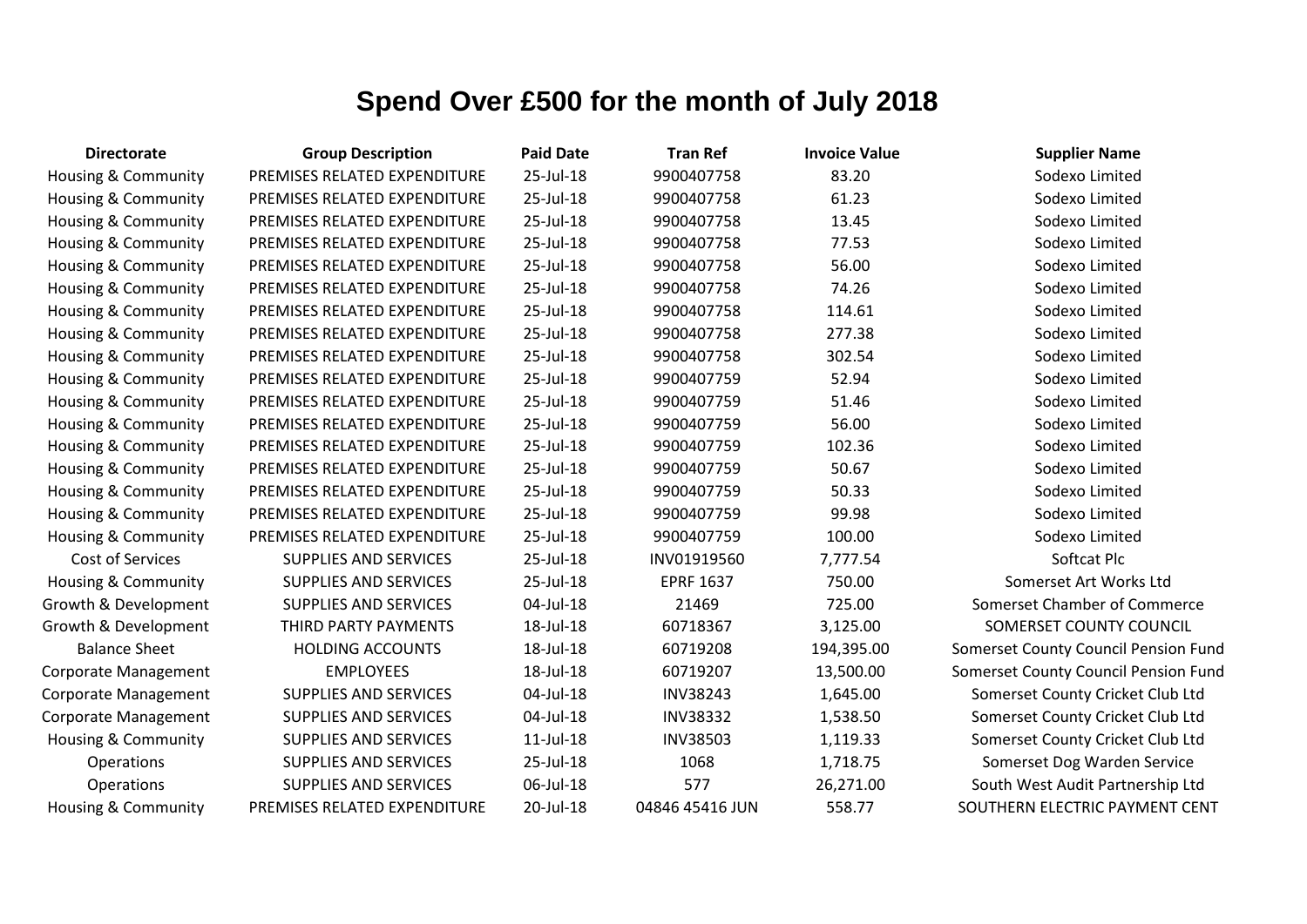| <b>Directorate</b>             | <b>Group Description</b>             | <b>Paid Date</b> | <b>Tran Ref</b>  | <b>Invoice Value</b> | <b>Supplier Name</b>                  |
|--------------------------------|--------------------------------------|------------------|------------------|----------------------|---------------------------------------|
| <b>Housing &amp; Community</b> | <b>TRANSPORT RELATED EXPENDITURE</b> | 04-Jul-18        | SF0005462        | 1,009.20             | Speedy Hire Limited                   |
| <b>Operations</b>              | <b>SUPPLIES AND SERVICES</b>         | 06-Jul-18        | 63749            | 595.00               | <b>SSG Training &amp; Consultancy</b> |
| Operations                     | <b>SUPPLIES AND SERVICES</b>         | 25-Jul-18        | 2522             | 1,008.33             | ST GILES KENNELS AND CATTERY          |
| <b>Housing &amp; Community</b> | <b>SUPPLIES AND SERVICES</b>         | 20-Jul-18        | <b>EPRF 1576</b> | 1,000.00             | St Peter's Church                     |
| <b>Housing &amp; Community</b> | PREMISES RELATED EXPENDITURE         | $11$ -Jul- $18$  | 177              | 650.00               | <b>Steve Wilkins</b>                  |
| <b>Housing &amp; Community</b> | PREMISES RELATED EXPENDITURE         | 25-Jul-18        | 180              | 600.00               | <b>Steve Wilkins</b>                  |
| Growth & Development           | <b>SUPPLIES AND SERVICES</b>         | $11$ -Jul- $18$  | <b>INV-5000</b>  | 65,151.60            | Stormforce Roofing & Maintenance Ltd  |
| Growth & Development           | <b>SUPPLIES AND SERVICES</b>         | 25-Jul-18        | <b>INV-5014</b>  | 22,840.38            | Stormforce Roofing & Maintenance Ltd  |
| <b>Balance Sheet</b>           | <b>CURRENT ASSETS</b>                | 25-Jul-18        | IN026840         | 529.12               | Strukta (Taunton) Ltd T/A Advance     |
| <b>Housing &amp; Community</b> | PREMISES RELATED EXPENDITURE         | 04-Jul-18        | SI-7288          | 800.00               | <b>SUN SCAFFOLDING LTD</b>            |
| <b>Housing &amp; Community</b> | PREMISES RELATED EXPENDITURE         | $11$ -Jul- $18$  | SI-7290          | 950.00               | <b>SUN SCAFFOLDING LTD</b>            |
| <b>Housing &amp; Community</b> | PREMISES RELATED EXPENDITURE         | $11$ -Jul- $18$  | SI-7294          | 800.00               | <b>SUN SCAFFOLDING LTD</b>            |
| <b>Housing &amp; Community</b> | PREMISES RELATED EXPENDITURE         | 18-Jul-18        | SI-7291          | 800.00               | <b>SUN SCAFFOLDING LTD</b>            |
| <b>Housing &amp; Community</b> | THIRD PARTY PAYMENTS                 | 04-Jul-18        | <b>EPRF 1592</b> | 625.00               | <b>Sundry BACS</b>                    |
| Housing & Community            | BELOW NET COST OF SERVICES           | 06-Jul-18        | <b>EPRF 1595</b> | 665.87               | <b>Sundry BACS</b>                    |
| Housing & Community            | THIRD PARTY PAYMENTS                 | 13-Jul-18        | <b>EPRF 1605</b> | 625.00               | <b>Sundry BACS</b>                    |
| Growth & Development           | <b>INCOME</b>                        | 18-Jul-18        | <b>EPRF 1630</b> | 3,788.70             | <b>Sundry BACS</b>                    |
| <b>Housing &amp; Community</b> | <b>SUPPLIES AND SERVICES</b>         | 20-Jul-18        | <b>EPRF 1635</b> | 750.00               | <b>Sundry BACS</b>                    |
| Growth & Development           | <b>INCOME</b>                        | 20-Jul-18        | 1245             | 3,046.20             | <b>Sundry BACS</b>                    |
| Housing & Community            | <b>SUPPLIES AND SERVICES</b>         | 27-Jul-18        | <b>EPRF 1662</b> | 1,564.60             | <b>Sundry BACS</b>                    |
| <b>Housing &amp; Community</b> | <b>SUPPLIES AND SERVICES</b>         | 30-Jul-18        | <b>EPRF 1674</b> | 750.00               | <b>Sundry BACS</b>                    |
| Corporate Management           | <b>SUPPLIES AND SERVICES</b>         | 13-Jul-18        | <b>EPRF 1615</b> | 850.00               | <b>Sundry Cheque</b>                  |
| Housing & Community            | BELOW NET COST OF SERVICES           | 18-Jul-18        | <b>EPRF 1629</b> | 4,229.92             | <b>Sundry Cheque</b>                  |
| Growth & Development           | <b>SUPPLIES AND SERVICES</b>         | 20-Jul-18        | 26062018         | 568.00               | SUPERBREAK                            |
| Growth & Development           | <b>SUPPLIES AND SERVICES</b>         | 13-Jul-18        | 10072018         | 596.00               | SUPERBREAK                            |
| <b>Capital Payments</b>        | <b>CAPITAL</b>                       | 20-Jul-18        | 90011466         | 70,089.00            | <b>Swarco Traffic Ltd</b>             |
| <b>Capital Payments</b>        | <b>CAPITAL</b>                       | 20-Jul-18        | 90011466         | 10,075.71            | <b>Swarco Traffic Ltd</b>             |
| Housing & Community            | PREMISES RELATED EXPENDITURE         | $11$ -Jul- $18$  | 23833            | 2,719.66             | T & C ELECTRICAL CONTRACTORS LTD      |
| Housing & Community            | <b>TRANSFER PAYMENTS</b>             | 25-Jul-18        | <b>EPRF 1584</b> | 3,000.00             | Taunton East Development Trust Ltd    |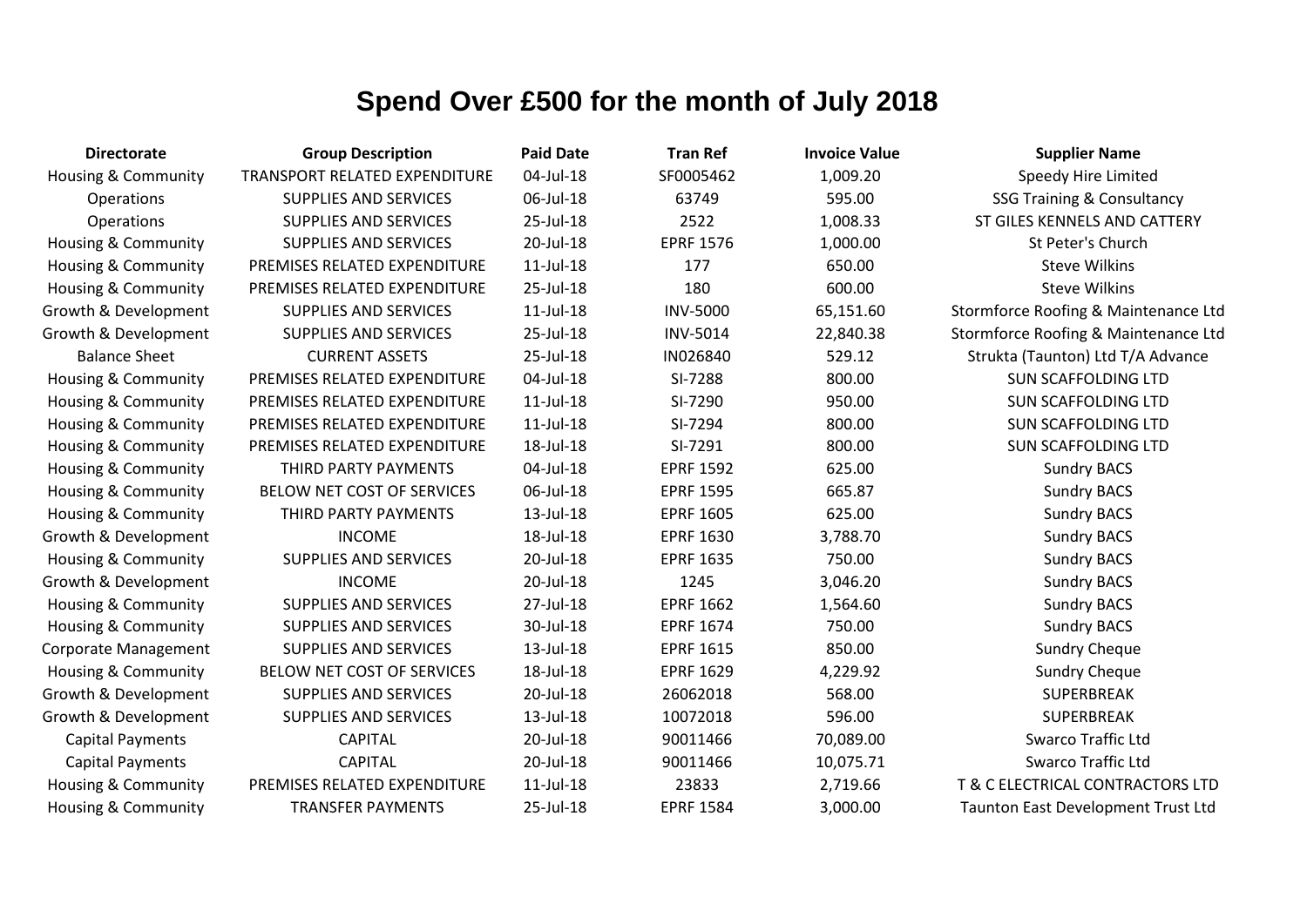| <b>Directorate</b>             | <b>Group Description</b>     | <b>Paid Date</b> | <b>Tran Ref</b> | <b>Invoice Value</b> | <b>Supplier Name</b>                   |
|--------------------------------|------------------------------|------------------|-----------------|----------------------|----------------------------------------|
| Growth & Development           | <b>SUPPLIES AND SERVICES</b> | $11$ -Jul- $18$  | TT1339          | 591.85               | <b>Taunton Theatre Association Ltd</b> |
| <b>Housing &amp; Community</b> | PREMISES RELATED EXPENDITURE | 25-Jul-18        | 618             | 675.04               | <b>Taunton Timber Ltd</b>              |
| Operations                     | <b>SUPPLIES AND SERVICES</b> | 27-Jul-18        | 91              | 1,280.00             | <b>TEC Quality Limited</b>             |
| <b>Capital Payments</b>        | <b>CAPITAL</b>               | 04-Jul-18        | 900022818       | 4,625.00             | TeleAlarm Europe GmbH                  |
| <b>Capital Payments</b>        | <b>CAPITAL</b>               | 04-Jul-18        | 900022481       | 7,695.00             | TeleAlarm Europe GmbH                  |
| <b>Capital Payments</b>        | <b>CAPITAL</b>               | 04-Jul-18        | 900022656       | 4,625.00             | TeleAlarm Europe GmbH                  |
| Housing & Community            | <b>SUPPLIES AND SERVICES</b> | 18-Jul-18        | 900023347       | 130.20               | TeleAlarm Europe GmbH                  |
| <b>Capital Payments</b>        | <b>CAPITAL</b>               | 18-Jul-18        | 900023347       | 43.40                | TeleAlarm Europe GmbH                  |
| <b>Capital Payments</b>        | <b>CAPITAL</b>               | 18-Jul-18        | 900023347       | 1,155.00             | TeleAlarm Europe GmbH                  |
| Operations                     | <b>SUPPLIES AND SERVICES</b> | 06-Jul-18        | 21870           | 1,002.80             | <b>TELESHORE UK LTD</b>                |
| Housing & Community            | PREMISES RELATED EXPENDITURE | 04-Jul-18        | 193217          | 920.00               | <b>Tersus Group</b>                    |
| <b>Housing &amp; Community</b> | PREMISES RELATED EXPENDITURE | 04-Jul-18        | 193218          | 1,380.00             | <b>Tersus Group</b>                    |
| <b>Housing &amp; Community</b> | PREMISES RELATED EXPENDITURE | 04-Jul-18        | 193215          | 895.00               | <b>Tersus Group</b>                    |
| Housing & Community            | PREMISES RELATED EXPENDITURE | 04-Jul-18        | 194111          | 2,405.00             | <b>Tersus Group</b>                    |
| <b>Housing &amp; Community</b> | PREMISES RELATED EXPENDITURE | 06-Jul-18        | TG1934          | 998.00               | <b>TG Roofing Ltd</b>                  |
| <b>Housing &amp; Community</b> | PREMISES RELATED EXPENDITURE | 06-Jul-18        | TG1939          | 2,308.00             | <b>TG Roofing Ltd</b>                  |
| Housing & Community            | PREMISES RELATED EXPENDITURE | 06-Jul-18        | TG1935          | 598.00               | <b>TG Roofing Ltd</b>                  |
| <b>Housing &amp; Community</b> | PREMISES RELATED EXPENDITURE | 20-Jul-18        | TG1943          | 788.00               | <b>TG Roofing Ltd</b>                  |
| Housing & Community            | PREMISES RELATED EXPENDITURE | 20-Jul-18        | TG1942          | 1,198.00             | <b>TG Roofing Ltd</b>                  |
| <b>Balance Sheet</b>           | <b>CURRENT ASSETS</b>        | 04-Jul-18        | INV831809       | 544.91               | THE BECK COMPANY LTD                   |
| <b>Housing &amp; Community</b> | PREMISES RELATED EXPENDITURE | 04-Jul-18        | 3528            | 506.62               | The Carpet Warehouse                   |
| Housing & Community            | PREMISES RELATED EXPENDITURE | 04-Jul-18        | 3527            | 586.61               | The Carpet Warehouse                   |
| Housing & Community            | PREMISES RELATED EXPENDITURE | 04-Jul-18        | 3526            | 554.63               | The Carpet Warehouse                   |
| <b>Housing &amp; Community</b> | PREMISES RELATED EXPENDITURE | 04-Jul-18        | 3532            | 557.14               | The Carpet Warehouse                   |
| <b>Housing &amp; Community</b> | PREMISES RELATED EXPENDITURE | 04-Jul-18        | 3536            | 807.48               | The Carpet Warehouse                   |
| <b>Housing &amp; Community</b> | PREMISES RELATED EXPENDITURE | $11$ -Jul- $18$  | 3542            | 689.26               | The Carpet Warehouse                   |
| Housing & Community            | PREMISES RELATED EXPENDITURE | $11$ -Jul- $18$  | 3541            | 721.30               | The Carpet Warehouse                   |
| <b>Housing &amp; Community</b> | PREMISES RELATED EXPENDITURE | 13-Jul-18        | 3548            | 546.62               | The Carpet Warehouse                   |
| <b>Housing &amp; Community</b> | PREMISES RELATED EXPENDITURE | $11$ -Jul- $18$  | 3544            | 537.42               | The Carpet Warehouse                   |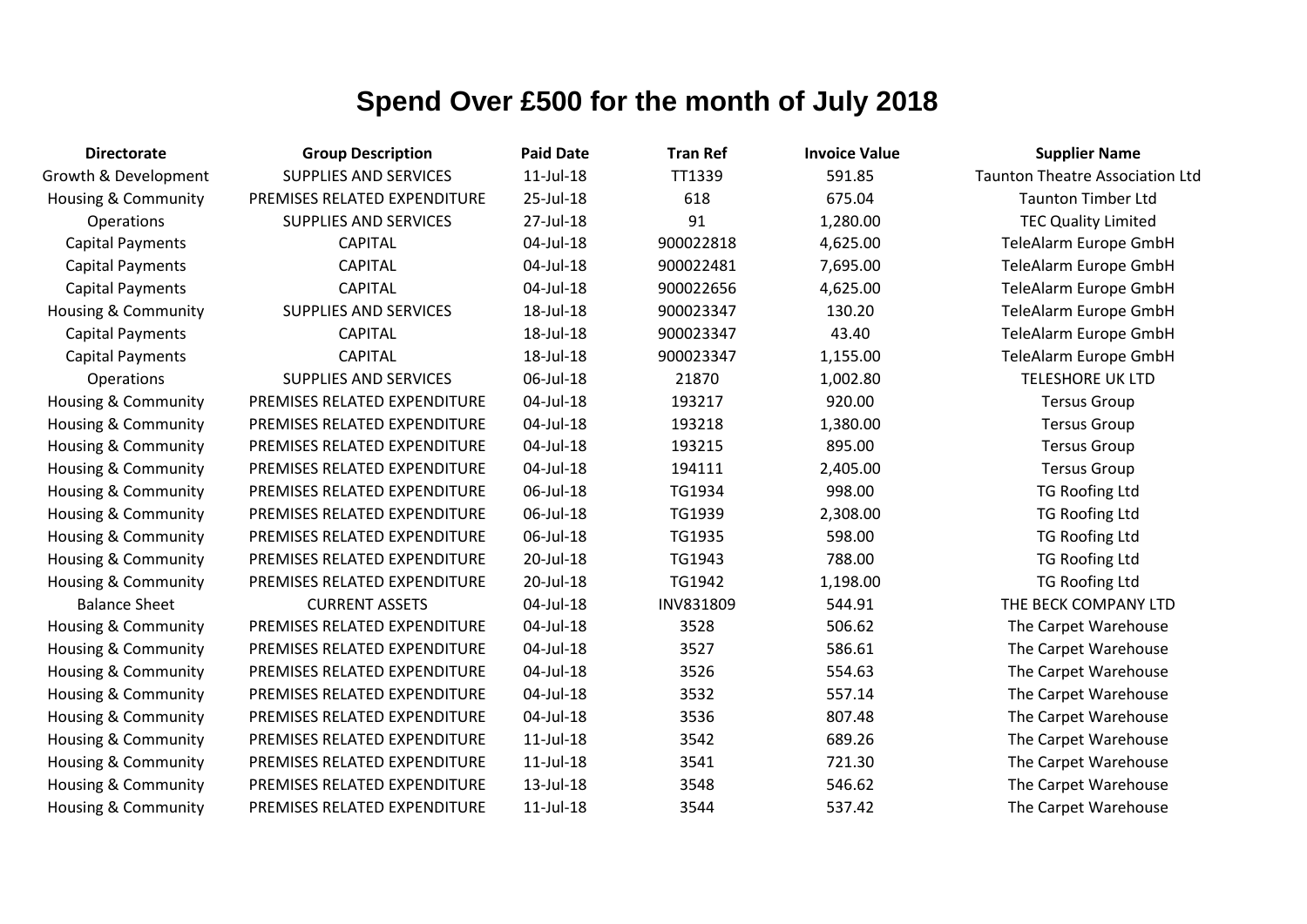| <b>Directorate</b>             | <b>Group Description</b>             | <b>Paid Date</b> | <b>Tran Ref</b>  | <b>Invoice Value</b> | <b>Supplier Name</b>             |
|--------------------------------|--------------------------------------|------------------|------------------|----------------------|----------------------------------|
| <b>Housing &amp; Community</b> | PREMISES RELATED EXPENDITURE         | 25-Jul-18        | 3565             | 531.98               | The Carpet Warehouse             |
| <b>Housing &amp; Community</b> | PREMISES RELATED EXPENDITURE         | 27-Jul-18        | 3577             | 913.67               | The Carpet Warehouse             |
| <b>Housing &amp; Community</b> | PREMISES RELATED EXPENDITURE         | 27-Jul-18        | 3575             | 500.36               | The Carpet Warehouse             |
| Operations                     | <b>EMPLOYEES</b>                     | 30-Jul-18        | 3835             | 676.00               | The Conflict Training Company    |
| Cost of Services               | <b>EMPLOYEES</b>                     | 30-Jul-18        | 3835             | 169.00               | The Conflict Training Company    |
| Operations                     | TRANSPORT RELATED EXPENDITURE        | 25-Jul-18        | 2512203          | 9,434.64             | The Fuelcard People              |
| Operations                     | TRANSPORT RELATED EXPENDITURE        | 25-Jul-18        | 1377663          | 1,978.81             | The Fuelcard People              |
| <b>Operations</b>              | TRANSPORT RELATED EXPENDITURE        | 18-Jul-18        | 2484555          | 10,938.26            | The Fuelcard People              |
| Operations                     | <b>TRANSPORT RELATED EXPENDITURE</b> | 18-Jul-18        | 1363562          | 1,584.30             | The Fuelcard People              |
| Growth & Development           | <b>SUPPLIES AND SERVICES</b>         | 13-Jul-18        | 7690             | 1,125.00             | <b>Thomas Lister</b>             |
| <b>Capital Payments</b>        | <b>CAPITAL</b>                       | 13-Jul-18        | 7687             | 3,950.00             | <b>Thomas Lister</b>             |
| Growth & Development           | <b>SUPPLIES AND SERVICES</b>         | 18-Jul-18        | 30/17            | 5,000.00             | THREE DRAGONS (LC) LTD           |
| Growth & Development           | <b>SUPPLIES AND SERVICES</b>         | 18-Jul-18        | 11281            | 6,525.00             | <b>Thrive Architects Limited</b> |
| Growth & Development           | <b>SUPPLIES AND SERVICES</b>         | 18-Jul-18        | 11287            | 6,525.00             | Thrive Architects Limited        |
| Growth & Development           | <b>SUPPLIES AND SERVICES</b>         | 04-Jul-18        | TG-4047-MAY 2018 | 5,080.00             | Tom Gillham Limited              |
| Growth & Development           | <b>SUPPLIES AND SERVICES</b>         | 04-Jul-18        | TG-4047-MAY 2018 | 30.10                | <b>Tom Gillham Limited</b>       |
| Growth & Development           | <b>SUPPLIES AND SERVICES</b>         | 27-Jul-18        | TG-4049-JUNE 201 | 2,000.00             | Tom Gillham Limited              |
| Growth & Development           | <b>SUPPLIES AND SERVICES</b>         | 27-Jul-18        | TG-4049-JUNE 201 | 10.68                | <b>Tom Gillham Limited</b>       |
| <b>Housing &amp; Community</b> | <b>SUPPLIES AND SERVICES</b>         | 06-Jul-18        | 59101            | 425.00               | <b>TPAS Ltd</b>                  |
| <b>Housing &amp; Community</b> | <b>SUPPLIES AND SERVICES</b>         | 06-Jul-18        | 59101            | 66.60                | <b>TPAS Ltd</b>                  |
| Housing & Community            | <b>SUPPLIES AND SERVICES</b>         | 06-Jul-18        | 59101            | 85.00                | <b>TPAS Ltd</b>                  |
| Operations                     | TRANSPORT RELATED EXPENDITURE        | 25-Jul-18        | 48123            | 13,392.00            | <b>Trakm8 Limited</b>            |
| <b>Balance Sheet</b>           | <b>HOLDING ACCOUNTS</b>              | $11$ -Jul- $18$  | 3091742          | 1,091.23             | Travel.cloud                     |
| <b>Balance Sheet</b>           | <b>HOLDING ACCOUNTS</b>              | $11$ -Jul- $18$  | 3091742          | 1,055.50             | Travel.cloud                     |
| <b>Balance Sheet</b>           | <b>HOLDING ACCOUNTS</b>              | 18-Jul-18        | 3092297          | 213.75               | Travel.cloud                     |
| <b>Balance Sheet</b>           | <b>HOLDING ACCOUNTS</b>              | 18-Jul-18        | 3092297          | 464.79               | Travel.cloud                     |
| <b>Housing &amp; Community</b> | PREMISES RELATED EXPENDITURE         | 04-Jul-18        | 9175 AHV269      | 551.47               | <b>TRAVIS PERKINS PLC</b>        |
| Cost of Services               | <b>EMPLOYEES</b>                     | 25-Jul-18        | TTB095 POTBC     | 35,329.10            | Two Bald Blokes                  |
| Operations                     | <b>SUPPLIES AND SERVICES</b>         | 18-Jul-18        | 132142           | 1,253.00             | <b>TWOFOLD</b>                   |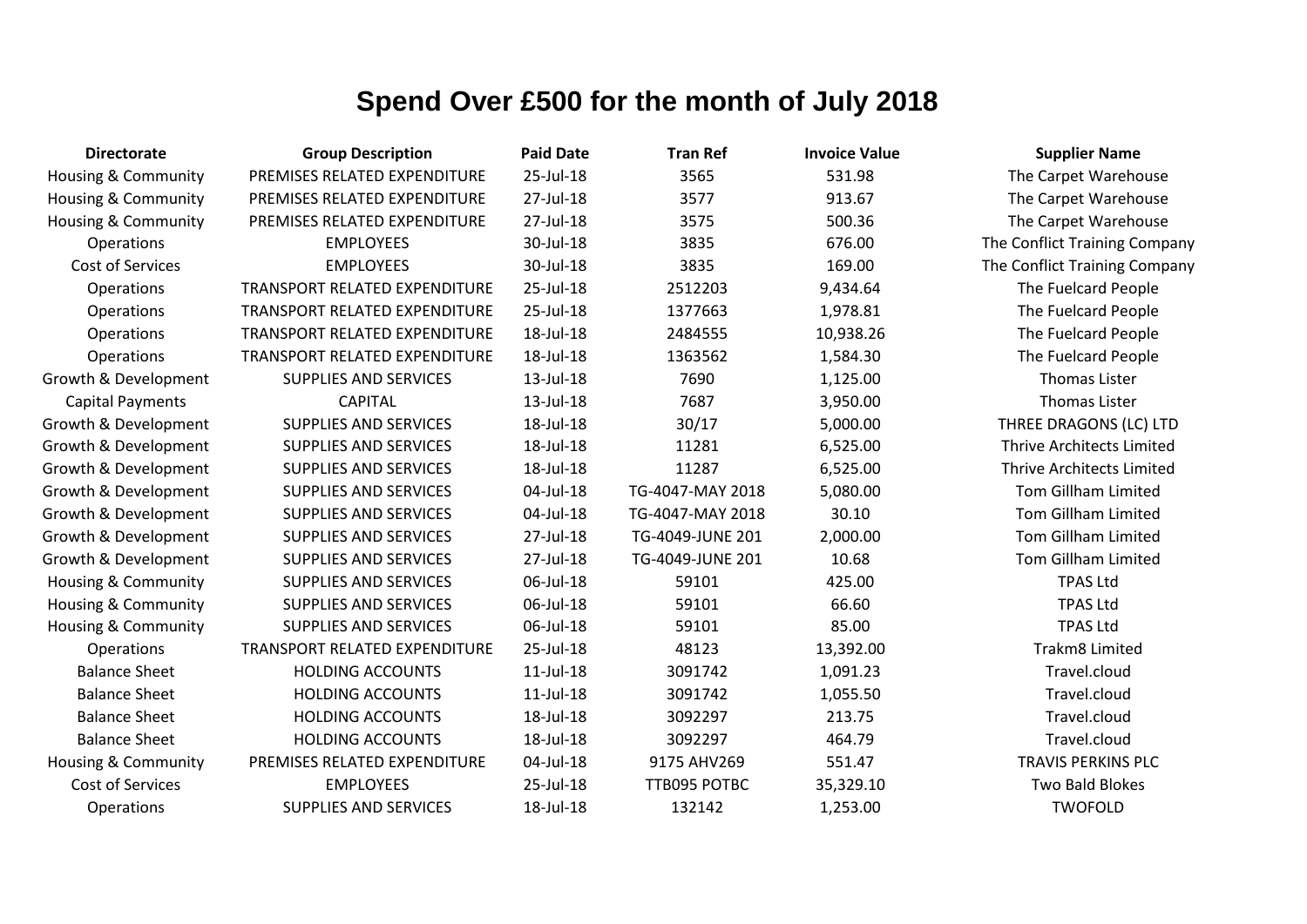| <b>Directorate</b>             | <b>Group Description</b>     | <b>Paid Date</b> | <b>Tran Ref</b> | <b>Invoice Value</b> | <b>Supplier Name</b>          |
|--------------------------------|------------------------------|------------------|-----------------|----------------------|-------------------------------|
| Operations                     | <b>SUPPLIES AND SERVICES</b> | $11$ -Jul- $18$  | INV002118       | 750.00               | V4 Services Ltd               |
| <b>Capital Payments</b>        | <b>CAPITAL</b>               | 18-Jul-18        | 21299           | 6,494.00             | Ventro Ltd                    |
| Operations                     | <b>SUPPLIES AND SERVICES</b> | 06-Jul-18        | 00002388983AB   | 616.60               | Viridor Waste (Somer:         |
| Operations                     | <b>SUPPLIES AND SERVICES</b> | 25-Jul-18        | 00000019476UA   | 2,768.63             | Viridor Waste (Somer:         |
| Operations                     | <b>SUPPLIES AND SERVICES</b> | 25-Jul-18        | 00000019477UA   | 19,384.42            | Viridor Waste (Somer:         |
| Operations                     | <b>SUPPLIES AND SERVICES</b> | 25-Jul-18        | 00002417965AB   | 1,060.40             | Viridor Waste (Somer:         |
| Operations                     | <b>SUPPLIES AND SERVICES</b> | 25-Jul-18        | 00002389631AB   | 1,727.12             | Viridor Waste (Somer:         |
| Operations                     | <b>SUPPLIES AND SERVICES</b> | 25-Jul-18        | 16-06-TAUNTON   | 810.00               | Vivedia Ltd                   |
| Operations                     | <b>SUPPLIES AND SERVICES</b> | 25-Jul-18        | LA96912         | 4,130.00             | <b>VODAFONE LIMITED (F</b>    |
| Operations                     | <b>SUPPLIES AND SERVICES</b> | 25-Jul-18        | 87985775        | 4,748.78             | <b>VODAFONE LIMITED (F</b>    |
| Operations                     | SUPPLIES AND SERVICES        | 25-Jul-18        | 88271431        | 5,916.49             | <b>VODAFONE LIMITED (F</b>    |
| Operations                     | <b>SUPPLIES AND SERVICES</b> | 25-Jul-18        | 88271431        | 0.44                 | <b>VODAFONE LIMITED (F</b>    |
| Operations                     | <b>SUPPLIES AND SERVICES</b> | 25-Jul-18        | 2191568         | 1,483.92             | Voicenet Solutions Ltd        |
| Operations                     | <b>SUPPLIES AND SERVICES</b> | 25-Jul-18        | 2198525         | 7,313.88             | <b>Voicenet Solutions Ltd</b> |
| Operations                     | <b>SUPPLIES AND SERVICES</b> | 25-Jul-18        | TAU2221817      | 596.00               | Wessex Eagle Ltd T/A Ea       |
| Operations                     | <b>SUPPLIES AND SERVICES</b> | 25-Jul-18        | TAU2227942      | 762.52               | Wessex Eagle Ltd T/A Ea       |
| Housing & Community            | PREMISES RELATED EXPENDITURE | $11$ -Jul- $18$  | 2372296         | 1,463.00             | <b>WESSEX WATER SERVI</b>     |
| <b>Housing &amp; Community</b> | PREMISES RELATED EXPENDITURE | $11$ -Jul- $18$  | 2372295         | 2,926.00             | <b>WESSEX WATER SERVI</b>     |
| Housing & Community            | PREMISES RELATED EXPENDITURE | 18-Jul-18        | 7048            | 737.75               | <b>Western Fabrication</b>    |
| <b>Housing &amp; Community</b> | PREMISES RELATED EXPENDITURE | 18-Jul-18        | 7054            | 963.74               | <b>Western Fabrication</b>    |
| <b>Housing &amp; Community</b> | PREMISES RELATED EXPENDITURE | 18-Jul-18        | 7046            | 896.58               | <b>Western Fabrication</b>    |
| Operations                     | PREMISES RELATED EXPENDITURE | 18-Jul-18        | 7046            | 121.80               | <b>Western Fabrication</b>    |
| Housing & Community            | PREMISES RELATED EXPENDITURE | 18-Jul-18        | 7055            | 2,925.22             | <b>Western Fabrication</b>    |
| <b>Housing &amp; Community</b> | PREMISES RELATED EXPENDITURE | 18-Jul-18        | 7050            | 2,777.58             | <b>Western Fabrication</b>    |
| Housing & Community            | PREMISES RELATED EXPENDITURE | 18-Jul-18        | 7049            | 1,282.84             | <b>Western Fabrication</b>    |
| <b>Housing &amp; Community</b> | PREMISES RELATED EXPENDITURE | 18-Jul-18        | 7047            | 483.89               | <b>Western Fabrication</b>    |
| Housing & Community            | PREMISES RELATED EXPENDITURE | 18-Jul-18        | 7047            | 66.40                | <b>Western Fabrication</b>    |
| Housing & Community            | PREMISES RELATED EXPENDITURE | 18-Jul-18        | 7051            | 3,126.95             | <b>Western Fabrication</b>    |
| <b>Housing &amp; Community</b> | PREMISES RELATED EXPENDITURE | 18-Jul-18        | 7053            | 1,568.10             | <b>Western Fabrication</b>    |

idor Waste (Somerset) Ltd idor Waste (Somerset) Ltd idor Waste (Somerset) Ltd idor Waste (Somerset) Ltd idor Waste (Somerset) Ltd **DAFONE LIMITED (PAGING)** OAFONE LIMITED (PAGING) OAFONE LIMITED (PAGING) DAFONE LIMITED (PAGING) cenet Solutions Ltd T/A 8x8 Cenet Solutions Ltd T/A 8x8 Sex Eagle Ltd T/A Eagle Plant Sex Eagle Ltd T/A Eagle Plant SSEX WATER SERVICES LTD SSEX WATER SERVICES LTD **Western Fabrications Ltd** Western Fabrications Ltd Western Fabrications Ltd **Nestern Fabrications Ltd** Western Fabrications Ltd Vestern Fabrications Ltd Western Fabrications Ltd **Western Fabrications Ltd Western Fabrications Ltd** Western Fabrications Ltd Western Fabrications Ltd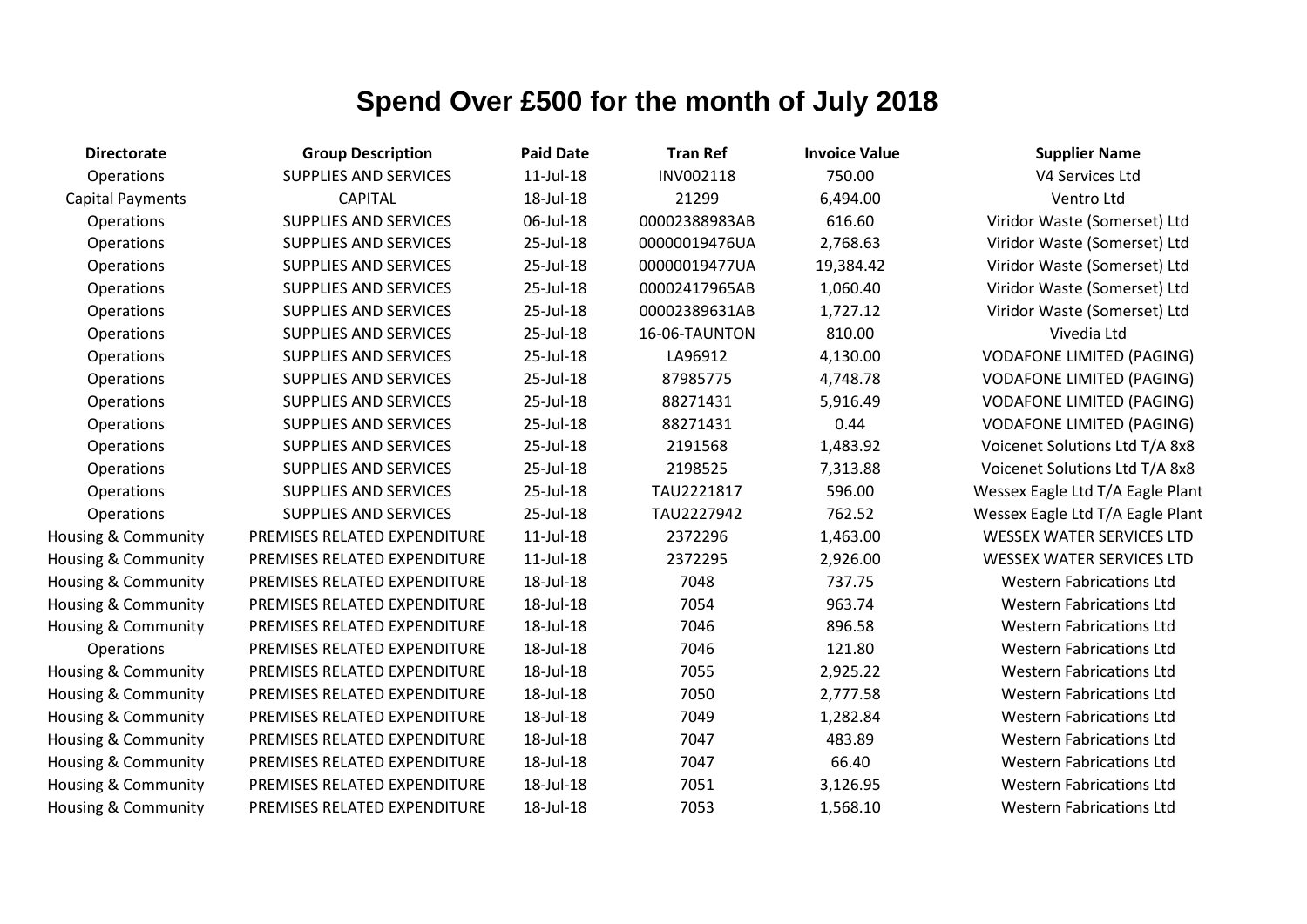| <b>Directorate</b>             | <b>Group Description</b>      | <b>Paid Date</b> | <b>Tran Ref</b> | <b>Invoice Value</b> | <b>Supplier Name</b>            |
|--------------------------------|-------------------------------|------------------|-----------------|----------------------|---------------------------------|
| <b>Housing &amp; Community</b> | PREMISES RELATED EXPENDITURE  | 18-Jul-18        | 7052            | 1,465.47             | <b>Western Fabrications Ltd</b> |
| Operations                     | PREMISES RELATED EXPENDITURE  | 20-Jul-18        | 228635          | 1,168.27             | <b>Western Fabrications Ltd</b> |
| <b>Housing &amp; Community</b> | PREMISES RELATED EXPENDITURE  | 27-Jul-18        | 7062            | 1,582.22             | <b>Western Fabrications Ltd</b> |
| Housing & Community            | PREMISES RELATED EXPENDITURE  | 27-Jul-18        | 7057            | 704.48               | <b>Western Fabrications Ltd</b> |
| <b>Housing &amp; Community</b> | PREMISES RELATED EXPENDITURE  | 27-Jul-18        | 7061            | 1,339.77             | <b>Western Fabrications Ltd</b> |
| <b>Housing &amp; Community</b> | PREMISES RELATED EXPENDITURE  | 27-Jul-18        | 7059            | 1,054.46             | <b>Western Fabrications Ltd</b> |
| <b>Housing &amp; Community</b> | PREMISES RELATED EXPENDITURE  | 27-Jul-18        | 7058            | 3,064.24             | <b>Western Fabrications Ltd</b> |
| Housing & Community            | PREMISES RELATED EXPENDITURE  | 27-Jul-18        | 7056            | 1,605.31             | <b>Western Fabrications Ltd</b> |
| <b>Housing &amp; Community</b> | PREMISES RELATED EXPENDITURE  | 27-Jul-18        | 7060            | 1,313.47             | <b>Western Fabrications Ltd</b> |
| Operations                     | TRANSPORT RELATED EXPENDITURE | 18-Jul-18        | 2574406         | 1,618.19             | <b>WESTERN FUEL</b>             |
| <b>Capital Payments</b>        | <b>CAPITAL</b>                | 04-Jul-18        | DP00140968      | 51,614.98            | Western Power Distribution (SW) |
| <b>Housing &amp; Community</b> | <b>SUPPLIES AND SERVICES</b>  | 06-Jul-18        | 47993           | 4,332.00             | Wilks Head ans Eve LLP          |
| <b>Balance Sheet</b>           | <b>CURRENT ASSETS</b>         | 04-Jul-18        | 52218252        | 837.70               | <b>WOLSELEY UK LTD</b>          |
| <b>Balance Sheet</b>           | <b>CURRENT ASSETS</b>         | 04-Jul-18        | 51492114        | 723.92               | <b>WOLSELEY UK LTD</b>          |
| <b>Balance Sheet</b>           | <b>CURRENT ASSETS</b>         | 11-Jul-18        | 52959731        | 610.67               | <b>WOLSELEY UK LTD</b>          |
| <b>Housing &amp; Community</b> | PREMISES RELATED EXPENDITURE  | 04-Jul-18        | 52872206        | 1,075.28             | <b>WOLSELEY UK LTD</b>          |
| Housing & Community            | PREMISES RELATED EXPENDITURE  | 25-Jul-18        | 53240420        | 845.27               | <b>WOLSELEY UK LTD</b>          |
| <b>Balance Sheet</b>           | <b>CURRENT ASSETS</b>         | 25-Jul-18        | 53301761        | 584.83               | <b>WOLSELEY UK LTD</b>          |
| <b>Capital Payments</b>        | <b>CAPITAL</b>                | 18-Jul-18        | 18070007        | 25,212.05            | <b>WRW Construction Ltd</b>     |
| <b>Capital Payments</b>        | <b>CAPITAL</b>                | 20-Jul-18        | 2997            | 895.00               | Wyatt Joinery Ltd               |
| Growth & Development           | PREMISES RELATED EXPENDITURE  | 25-Jul-18        | 2999            | 1,635.00             | Wyatt Joinery Ltd               |
| <b>Capital Payments</b>        | <b>CAPITAL</b>                | 27-Jul-18        | 3008            | 1,320.00             | Wyatt Joinery Ltd               |
| <b>Capital Payments</b>        | <b>CAPITAL</b>                | 27-Jul-18        | 3008            | 2,540.00             | Wyatt Joinery Ltd               |
| <b>Capital Payments</b>        | <b>CAPITAL</b>                | 27-Jul-18        | 3008            | 135.00               | Wyatt Joinery Ltd               |
| Operations                     | PREMISES RELATED EXPENDITURE  | 18-Jul-18        | 137952/M        | 1,229.94             | <b>WYBONE LTD</b>               |
| Operations                     | <b>SUPPLIES AND SERVICES</b>  | 06-Jul-18        | CQ92568         | 1,898.10             | <b>XMA Limited</b>              |
| Operations                     | SUPPLIES AND SERVICES         | 18-Jul-18        | KK44428         | 3,577.14             | <b>XMA Limited</b>              |
| Operations                     | SUPPLIES AND SERVICES         | 06-Jul-18        | KK28303         | 1,701.04             | <b>XMA Limited</b>              |
| Operations                     | <b>SUPPLIES AND SERVICES</b>  | 06-Jul-18        | CQ86338         | 905.00               | <b>XMA Limited</b>              |